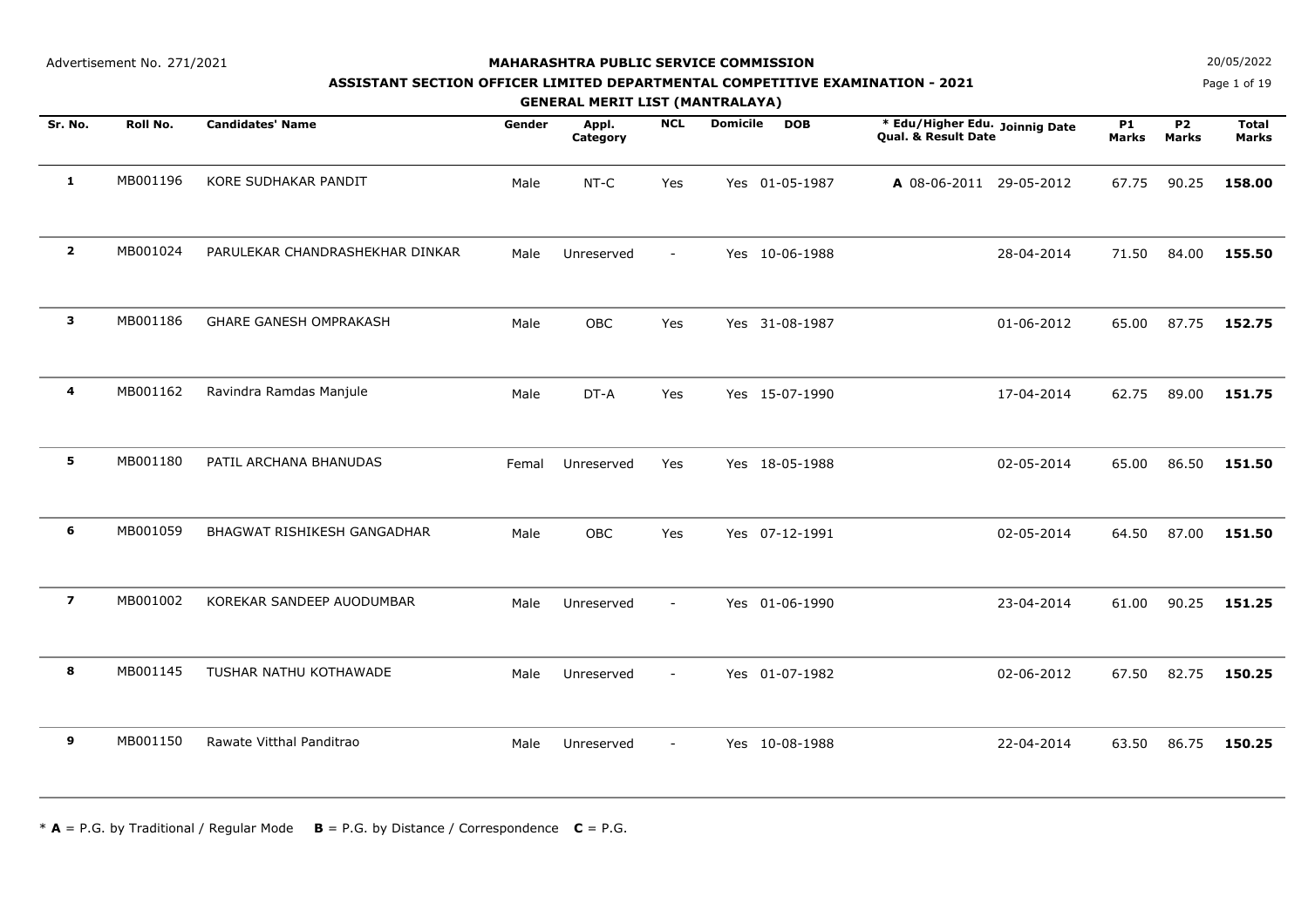## **ASSISTANT SECTION OFFICER LIMITED DEPARTMENTAL COMPETITIVE EXAMINATION - 2021**

**GENERAL MERIT LIST (MANTRALAYA)**

**N**  $20/05/2022$ 

Page 2 of 19

| Sr. No. | Roll No. | <b>Candidates' Name</b>        | Gender | Appl.<br>Category | <b>NCL</b> | <b>Domicile</b> | <b>DOB</b>     | * Edu/Higher Edu. Joinnig Date<br>Qual. & Result Date | <b>P1</b><br>Marks | <b>P2</b><br><b>Marks</b> | <b>Total</b><br><b>Marks</b> |
|---------|----------|--------------------------------|--------|-------------------|------------|-----------------|----------------|-------------------------------------------------------|--------------------|---------------------------|------------------------------|
| 10      | MB001055 | MANE RAVINDRA PRALHAD          | Male   | Unreserved        | $\sim$     |                 | Yes 23-03-1986 | 22-04-2014                                            | 61.75              | 87.00                     | 148.75                       |
| 11      | MB001037 | MAHANGARE SWATI VASANT         | Femal  | Unreserved        | No         |                 | Yes 21-12-1983 | 07-05-2014                                            | 60.25              | 86.50                     | 146.75                       |
| 12      | MB001158 | KEDAR KUMAR RAMCHANDRA         | Male   | NT-D              | Yes        |                 | Yes 10-10-1989 | 21-04-2014                                            | 55.75              | 90.50                     | 146.25                       |
| 13      | MB001023 | <b>BANGAR ASHA BHAGWAT</b>     | Femal  | NT-D              | Yes        |                 | Yes 14-05-1990 | 05-05-2014                                            | 52.50              | 92.75                     | 145.25                       |
| 14      | MB001029 | Vilas Sukhdev Zanje            | Male   | Unreserved        | $\sim$     |                 | Yes 16-07-1990 | 29-05-2012                                            | 54.75              | 87.75                     | 142.50                       |
| 15      | MB001082 | PAWAR VIJAY NARAYAN            | Male   | DT-A              | Yes        |                 | Yes 05-01-1988 | 23-04-2014                                            | 52.25              | 88.00                     | 140.25                       |
| 16      | MB001078 | RATHOD SUPRIYA JYOTESING       | Femal  | DT-A              | Yes        |                 | Yes 17-02-1990 | 11-04-2014                                            | 54.00              | 85.50                     | 139.50                       |
| 17      | MB001031 | Manisha Devidas Rathod         | Femal  | DT-A              | Yes        |                 | Yes 08-07-1988 | 19-05-2014                                            | 54.00              | 85.25                     | 139.25                       |
| 18      | MB001020 | <b>SILVIYA ANTON FERNANDES</b> | Femal  | Unreserved        | <b>No</b>  |                 | Yes 23-02-1984 | 17-04-2014                                            | 56.25              | 82.75                     | 139.00                       |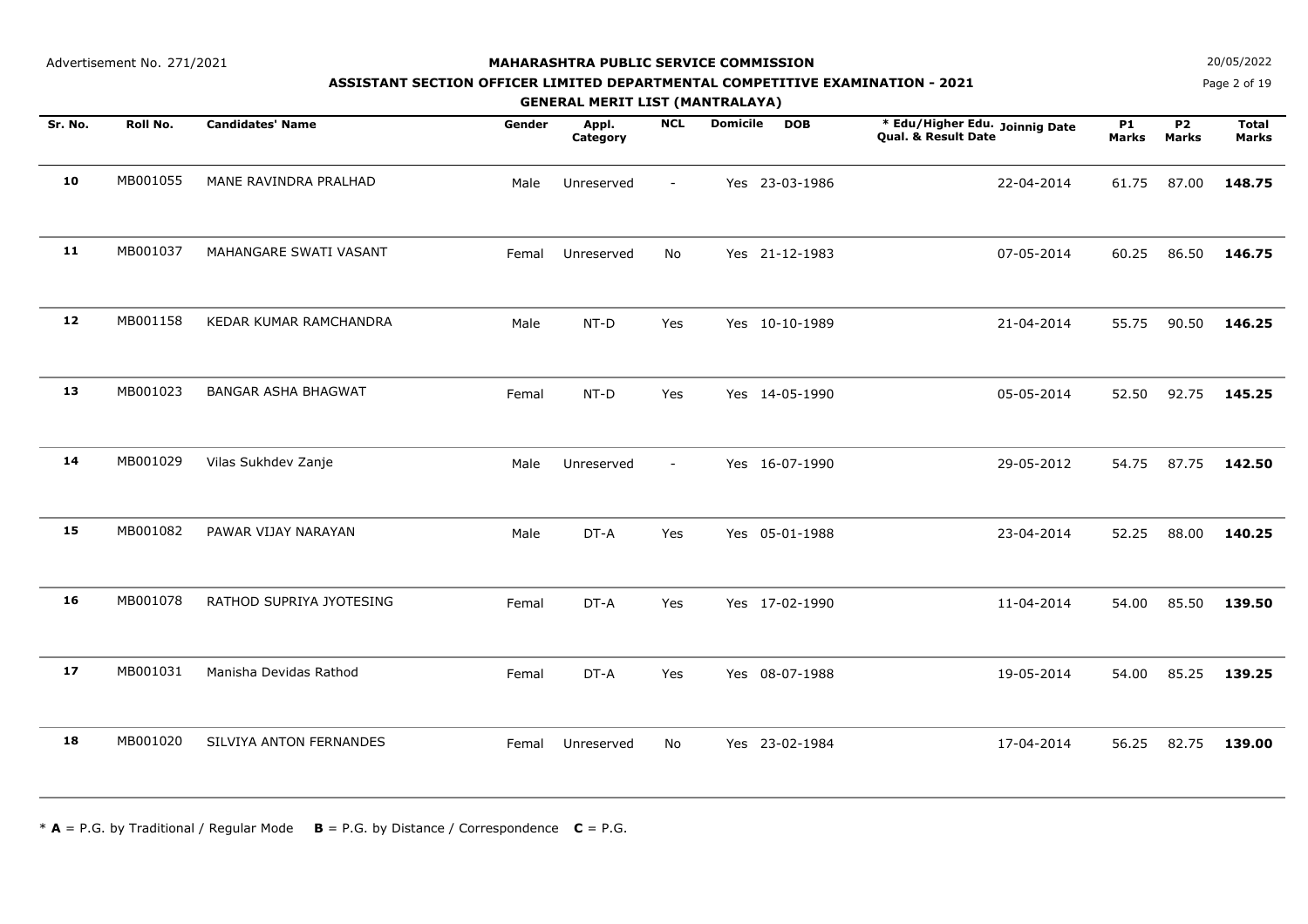## **ASSISTANT SECTION OFFICER LIMITED DEPARTMENTAL COMPETITIVE EXAMINATION - 2021**

**GENERAL MERIT LIST (MANTRALAYA)**

| N | 20/05/2022 |
|---|------------|
|   |            |

Page 3 of 19

| Sr. No. | Roll No. | <b>Candidates' Name</b>      | Gender | Appl.<br>Category | <b>NCL</b> | <b>Domicile</b><br><b>DOB</b> | * Edu/Higher Edu. Joinnig Date<br>Qual. & Result Date | <b>P1</b><br>Marks | <b>P2</b><br><b>Marks</b> | <b>Total</b><br><b>Marks</b> |
|---------|----------|------------------------------|--------|-------------------|------------|-------------------------------|-------------------------------------------------------|--------------------|---------------------------|------------------------------|
| 19      | MB001043 | Vina Vishnu Pakhale          | Femal  | $NT-B$            | Yes        | Yes 08-02-1990                | 17-04-2014                                            | 65.75              | 72.75                     | 138.50                       |
| 20      | MB001009 | MEGHA MACHHINDRANATH TANDE   | Femal  | NT-C              | Yes        | Yes 25-12-1986                | 17-04-2014                                            | 51.50              | 86.50                     | 138.00                       |
| 21      | MB001047 | JADHAO DIPAKKUMAR SARDARSING | Male   | DT-A              | No         | Yes 22-10-1984                | 25-05-2012                                            | 53.50              | 84.00                     | 137.50                       |
| 22      | MB001057 | <b>GAWLI BHASKAR KISHAN</b>  | Male   | OBC               | Yes        | Yes 08-05-1990                | 19-04-2014                                            | 54.25              | 82.75                     | 137.00                       |
| 23      | MB001126 | POTE SOMNATH ASHRUBA         | Male   | NT-D              | No         | Yes 22-06-1988                | A 15-07-2011 06-06-2012                               | 50.25              | 86.50                     | 136.75                       |
| 24      | MB001081 | BUTE MANISHA RAMESH          | Femal  | <b>OBC</b>        | <b>No</b>  | Yes 13-04-1982                | 28-05-2012                                            | 56.00              | 80.25                     | 136.25                       |
| 25      | MB001118 | RAUT SARIKA SAHEBRAO         | Femal  | OBC               | Yes        | Yes 01-05-1981                | A 29-06-2007<br>08-06-2012                            | 52.50              | 82.75                     | 135.25                       |
| 26      | MB001039 | NIKAM VIVEKANAND MAROTRAO    | Male   | NT-C              | Yes        | Yes 30-07-1988                | 28-05-2012                                            | 49.00              | 85.25                     | 134.25                       |
| 27      | MB001225 | Gadekar Mangesh Mahadev      | Male   | <b>OBC</b>        | Yes        | Yes 03-09-1984                | A 03-04-2009<br>02-05-2014                            | 49.75              | 83.25                     | 133.00                       |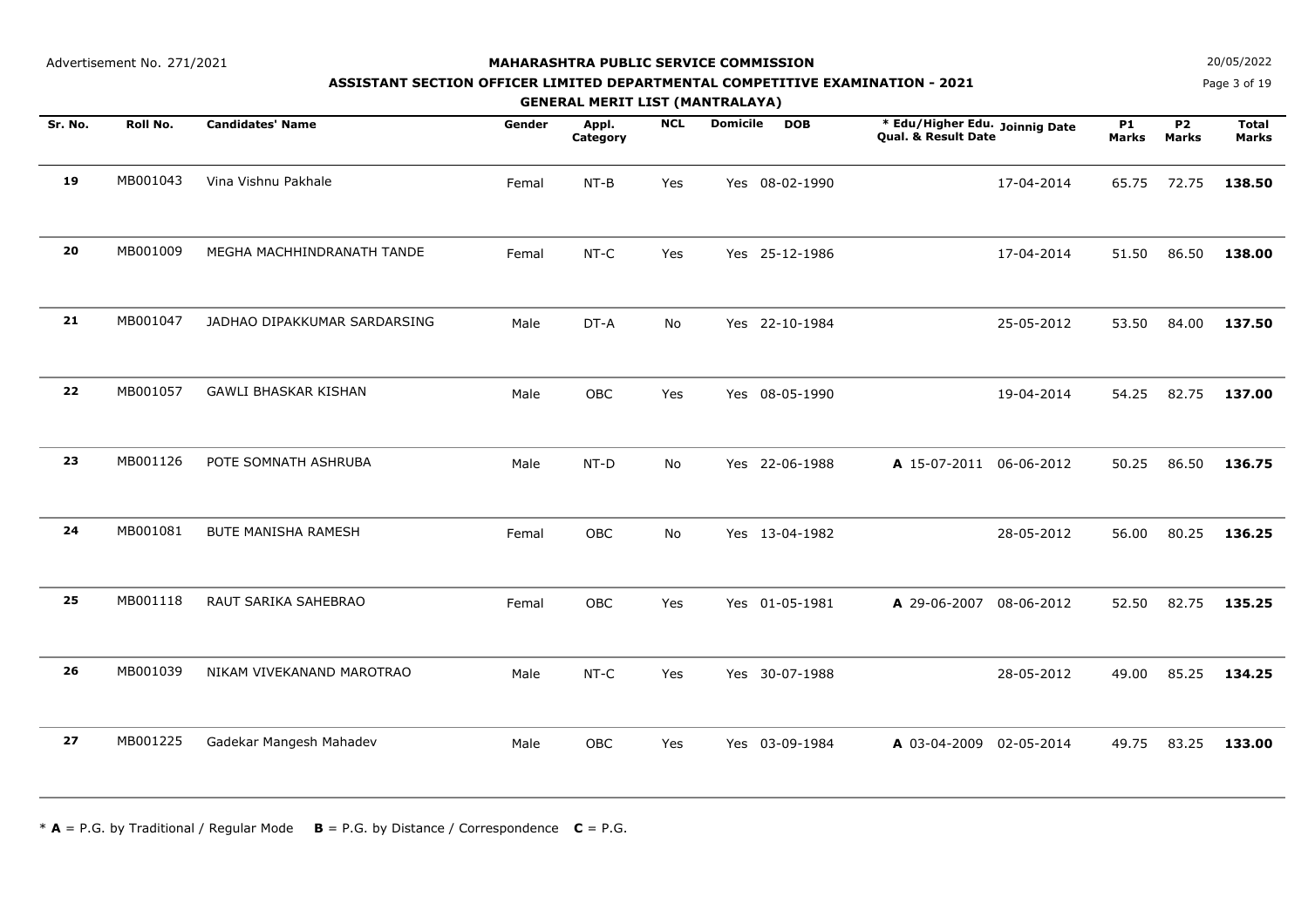### **ASSISTANT SECTION OFFICER LIMITED DEPARTMENTAL COMPETITIVE EXAMINATION - 2021**

**GENERAL MERIT LIST (MANTRALAYA)**

**N**  $20/05/2022$ 

Page 4 of 19

|         |          |                             | GENERAE MERIT EIST (MANTRAEATA) |                   |            |                 |                |                                                       |            |                    |                           |                              |
|---------|----------|-----------------------------|---------------------------------|-------------------|------------|-----------------|----------------|-------------------------------------------------------|------------|--------------------|---------------------------|------------------------------|
| Sr. No. | Roll No. | <b>Candidates' Name</b>     | Gender                          | Appl.<br>Category | <b>NCL</b> | <b>Domicile</b> | <b>DOB</b>     | * Edu/Higher Edu. Joinnig Date<br>Qual. & Result Date |            | <b>P1</b><br>Marks | <b>P2</b><br><b>Marks</b> | <b>Total</b><br><b>Marks</b> |
| 28      | MB001096 | KOKATE SURAJ AKRULRAO       | Male                            | OBC               | No         |                 | Yes 15-12-1990 |                                                       | 16-04-2014 | 46.00              | 86.50                     | 132.50                       |
| 29      | MB001188 | Anita Mohan Shinde          | Femal                           | Unreserved        | No         |                 | Yes 17-02-1983 |                                                       | 04-06-2012 | 48.25              | 83.75                     | 132.00                       |
| 30      | MB001097 | PARKHE AMOL ARVIND          | Male                            | NT-C              | No         |                 | Yes 24-05-1986 |                                                       | 07-05-2014 | 48.50              | 82.75                     | 131.25                       |
| 31      | MB001125 | NIKADE RAVI PURAN           | Male                            | SC                | $\sim$     |                 | Yes 14-10-1988 |                                                       | 29-04-2014 | 53.25              | 77.75                     | 131.00                       |
| 32      | MB001207 | Namrata Raghunath Ajamerkar | Femal                           | DT-A              | Yes        |                 | Yes 11-06-1985 | A 04-06-2010 30-05-2012                               |            | 47.75              | 82.50                     | 130.25                       |
| 33      | MB001153 | DATTA BHAVANI DOIFODE       | Male                            | NT-D              | Yes        |                 | Yes 08-02-1990 | B 10-07-2014 28-05-2012                               |            | 43.75              | 86.00                     | 129.75                       |
| 34      | MB001105 | DHENDE NILESH ASHOK         | Male                            | <b>SC</b>         |            |                 | Yes 26-01-1989 |                                                       | 17-04-2014 | 49.75              | 79.25                     | 129.00                       |
| 35      | MB001229 | PAWAR VIKAS KONDIBA         | Male                            | DT-A              | Yes        |                 | Yes 09-01-1989 |                                                       | 11-06-2012 | 46.00              | 82.75                     | 128.75                       |
| 36      | MB001212 | Vijay Nivrutti Karangale    | Male                            | OBC               | No         |                 | Yes 08-03-1987 | A 16-07-2011 30-05-2012                               |            | 48.25              | 80.25                     | 128.50                       |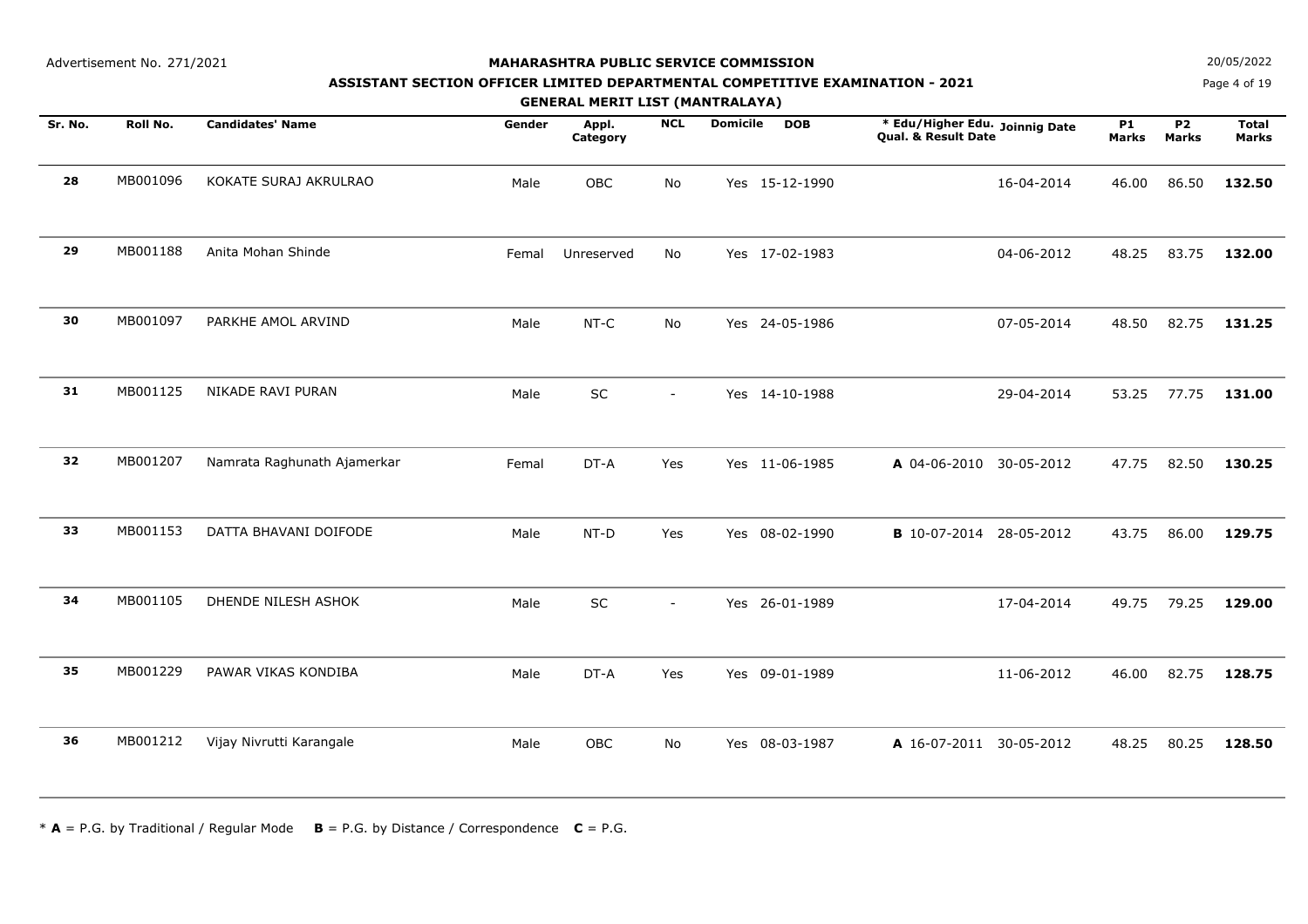#### **MAHARASHTRA PUBLIC SERVICE COMMISSION**

**ASSISTANT SECTION OFFICER LIMITED DEPARTMENTAL COMPETITIVE EXAMINATION - 2021**

**NCL**

**Domicile**

**GENERAL MERIT LIST (MANTRALAYA)**

Page 5 of 19**N**  $20/05/2022$ 

**Sr. No.**. Roll No. Candidates' Name **the State of Apple Appl. NCL Domicile DOB the Adul** Higher Edu. Joinnig Date P1 P2 Total **Qual. & Result Date Roll No. Candidates' Name Gender Appl. DOBCategoryMarksP1 MarksP2 Marks37** MB001099 PAWAR DHANASHRI MOHANRAO Femal DT-A Yes Yes 08-05-1990 29-04-2014 52.25 76.00 **128.25 38** MB001146 MAHAJAN VIJAY BALIRAM Male OBC Yes Yes 20-01-1990 25-04-2014 47.25 80.25 **127.50 39** MB001100 GADE HARSHADA TANAJI Femal SC - Yes 05-06-1981 01-06-2012 48.25 79.00 **127.25 40** MB001098 RAKESH RATAN GAIKWAD Male DT-A Yes Yes 15-09-1989 **<sup>B</sup>** 04-07-2014 00:00:00 18-03-2013 43.00 83.25 **126.25 41** MB001036 KAWALE SACHIN SAHEBRAO Male SC - Yes 21-01-1987 08-05-2014 44.75 81.50 **126.25 42** MB001068 Nawale priya digamber Femal NT-D No Yes 22-07-1988 06-07-2012 43.25 81.75 **125.00 43** MB001119 GOVARDHANE GORAKH SANTU Male Unreserved - Yes 20-06-1989 **<sup>A</sup>** 25-07-2013 00:00:00 25-04-2014 54.50 70.25 **124.75 44** MB001109 LAD DNYANDEO VISHWANATHMale NT-B Yes Yes 09-04-1985 23-04-2014 46.00 77.75 **123.75**

**45** MB001049 MASKE ONKAR BALWANTRAOMale NT-C Yes Yes 07-12-1986 30-05-2012 40.50 83.00 **123.50**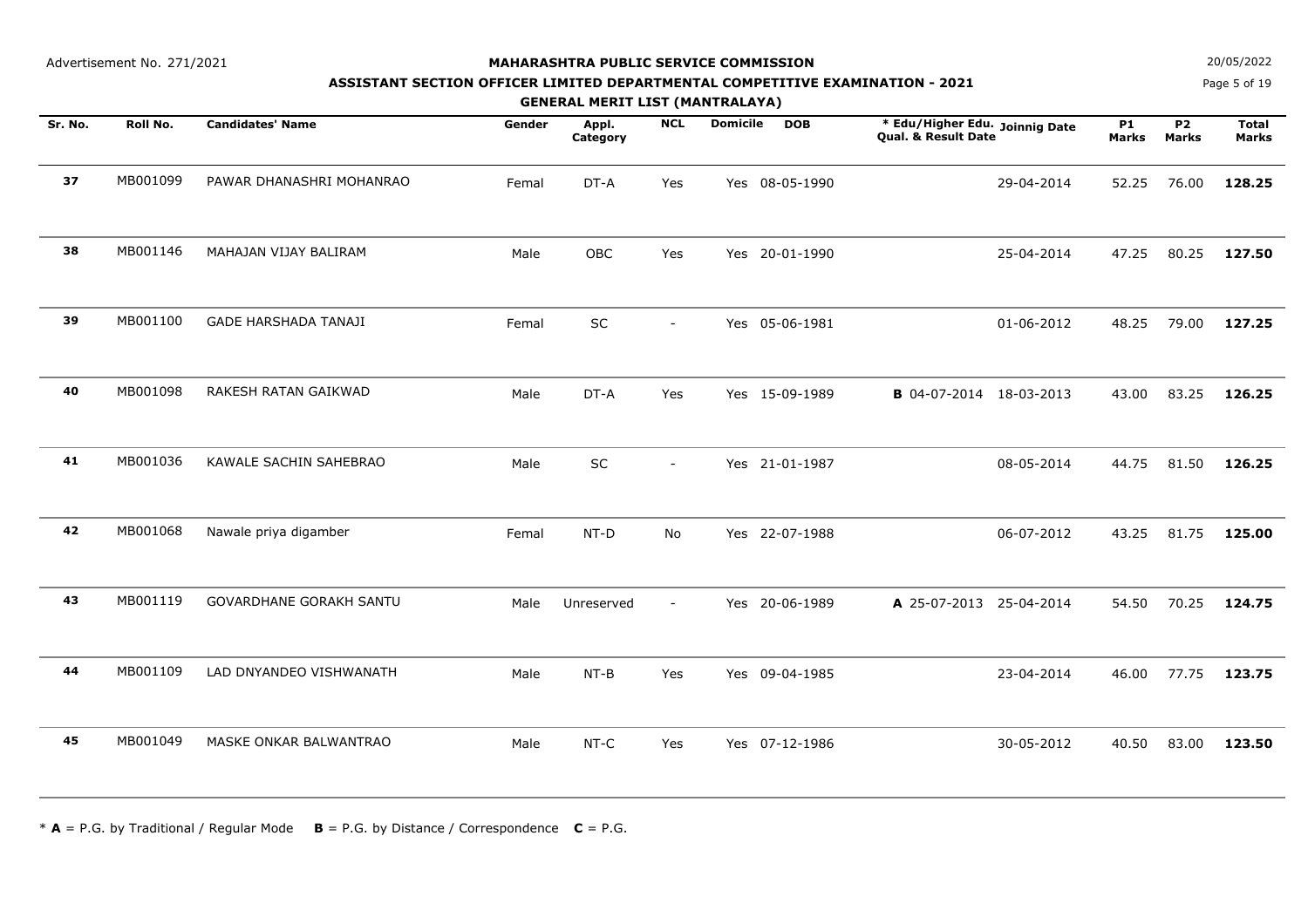### **ASSISTANT SECTION OFFICER LIMITED DEPARTMENTAL COMPETITIVE EXAMINATION - 2021**

**GENERAL MERIT LIST (MANTRALAYA)**

| N | 20/05/2022 |
|---|------------|
|   |            |

Page 6 of 19

| GENERAL MERIT LIST (MANTRALATA) |          |                               |        |                   |            |                 |                |                                                       |                    |                           |                              |
|---------------------------------|----------|-------------------------------|--------|-------------------|------------|-----------------|----------------|-------------------------------------------------------|--------------------|---------------------------|------------------------------|
| Sr. No.                         | Roll No. | <b>Candidates' Name</b>       | Gender | Appl.<br>Category | <b>NCL</b> | <b>Domicile</b> | <b>DOB</b>     | * Edu/Higher Edu. Joinnig Date<br>Qual. & Result Date | <b>P1</b><br>Marks | <b>P2</b><br><b>Marks</b> | <b>Total</b><br><b>Marks</b> |
| 46                              | MB001001 | patil vishal vishwanath       | Male   | Unreserved        | $\sim$     |                 | Yes 30-06-1987 | 29-04-2014                                            | 49.00              | 74.25                     | 123.25                       |
| 47                              | MB001115 | sonali khanderao kakad        | Femal  | NT-D              | No         |                 | Yes 15-10-1988 | 28-05-2012                                            | 43.00              | 79.75                     | 122.75                       |
| 48                              | MB001014 | MUGAVE SANDEEP SANGRAM        | Male   | NT-C              | Yes        |                 | Yes 15-05-1987 | 28-04-2014                                            | 48.75              | 74.00                     | 122.75                       |
| 49                              | MB001021 | Ashwini Mohan Lambhate        | Femal  | NT-C              | No         |                 | Yes 13-08-1990 | 26-06-2010                                            | 45.00              | 77.50                     | 122.50                       |
| 50                              | MB001198 | SHINDE SANDEEP POPATRAO       | Male   | OBC               | Yes        |                 | Yes 13-08-1987 | 17-04-2014                                            | 43.25              | 79.00                     | 122.25                       |
| 51                              | MB001095 | Jadhav Ashwini Vijay          | Femal  | DT-A              | Yes        |                 | Yes 11-06-1990 | 07-06-2012                                            | 49.00              | 73.00                     | 122.00                       |
| 52                              | MB001050 | Dattatraya Machindra Jadhavar | Male   | NT-D              | No         |                 | Yes 31-03-1990 | 21-04-2014                                            | 44.25              | 77.00                     | 121.25                       |
| 53                              | MB001223 | JADHAV SATYAJEET NAMDEV       | Male   | Unreserved        |            |                 | Yes 29-10-1987 | 14-06-2012                                            | 56.50              | 64.00                     | 120.50                       |
| 54                              | MB001074 | Landge Nagnath Shivnath       | Male   | NT-C              | Yes        |                 | Yes 18-05-1980 | 30-03-2013                                            | 51.25              | 69.00                     | 120.25                       |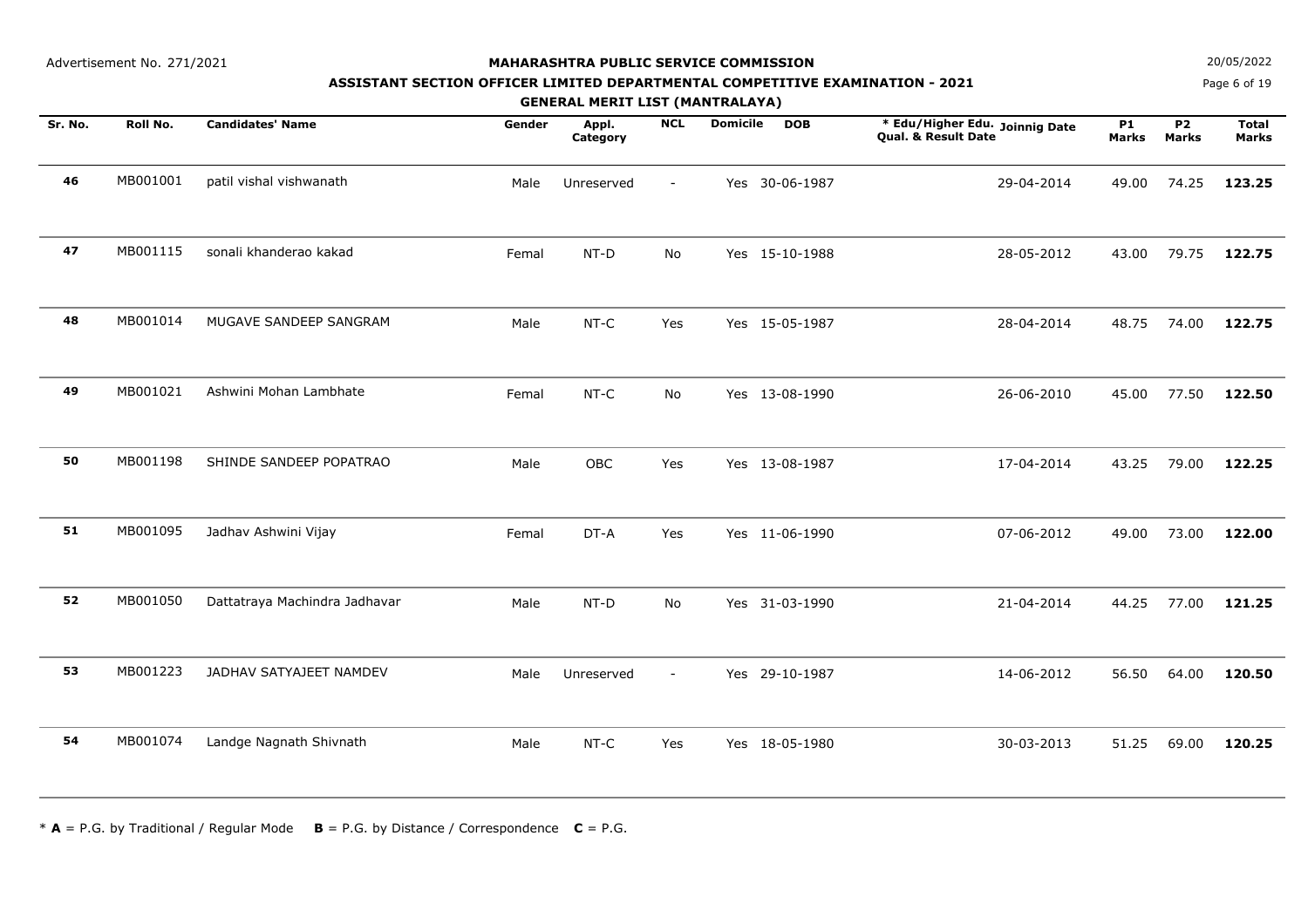#### **MAHARASHTRA PUBLIC SERVICE COMMISSION**

**ASSISTANT SECTION OFFICER LIMITED DEPARTMENTAL COMPETITIVE EXAMINATION - 2021**

**GENERAL MERIT LIST (MANTRALAYA)**

**N**  $20/05/2022$ 

Page 7 of 19

| GENERAL MERIT LIST (MANTRALAYA) |          |                              |        |                   |                |                 |                |                                                       |            |                           |                           |                       |
|---------------------------------|----------|------------------------------|--------|-------------------|----------------|-----------------|----------------|-------------------------------------------------------|------------|---------------------------|---------------------------|-----------------------|
| Sr. No.                         | Roll No. | <b>Candidates' Name</b>      | Gender | Appl.<br>Category | <b>NCL</b>     | <b>Domicile</b> | <b>DOB</b>     | * Edu/Higher Edu. Joinnig Date<br>Qual. & Result Date |            | <b>P1</b><br><b>Marks</b> | <b>P2</b><br><b>Marks</b> | <b>Total</b><br>Marks |
| 55                              | MB001007 | JAGDISH NAGENDRA KAIRAMKONDA | Male   | <b>SBC</b>        | No             |                 | Yes 10-06-1986 |                                                       | 19-06-2012 | 42.25                     | 77.75                     | 120.00                |
| 56                              | MB001193 | GAIKWAD PRASHANT UTTAM       | Male   | SC                | $\blacksquare$ |                 | Yes 25-01-1989 |                                                       | 28-05-2014 | 43.25                     | 76.50                     | 119.75                |
| 57                              | MB001159 | NARKHEDE SWATI SATISH        | Femal  | OBC               | Yes            |                 | Yes 07-04-1988 |                                                       | 16-04-2014 | 45.75                     | 73.75                     | 119.50                |
| 58                              | MB001215 | PATIL JITENDRA SHIVAJI       | Male   | <b>OBC</b>        | Yes            |                 | Yes 12-01-1987 |                                                       | 28-05-2012 | 50.25                     | 69.00                     | 119.25                |
| 59                              | MB001061 | SATISH BANDU JADHAV          | Male   | DT-A              | Yes            |                 | Yes 15-06-1988 |                                                       | 19-04-2014 | 38.75                     | 80.50                     | 119.25                |
| 60                              | MB001179 | DONGARE DIPTI DNYANESH       | Femal  | SC                | $\sim$         |                 | Yes 02-05-1989 | A 30-06-2011 13-06-2012                               |            | 52.25                     | 66.75                     | 119.00                |
| 61                              | MB001091 | PANDIT PRAVIN APPARAO        | Male   | SC                | $\sim$         |                 | Yes 23-04-1988 | A 07-07-2011 25-04-2014                               |            | 39.75                     | 79.00                     | 118.75                |
| 62                              | MB001038 | JADHAO RAJKUMAR RAMESH       | Male   | Unreserved        | $\blacksquare$ |                 | Yes 02-07-1984 |                                                       | 28-05-2012 | 38.50                     | 80.25                     | 118.75                |
| 63                              | MB001077 | MADHAVI CHANDRAKANT JAGTAP   | Femal  | OBC               | Yes            |                 | Yes 31-07-1979 |                                                       | 13-06-2012 | 45.50                     | 71.75                     | 117.25                |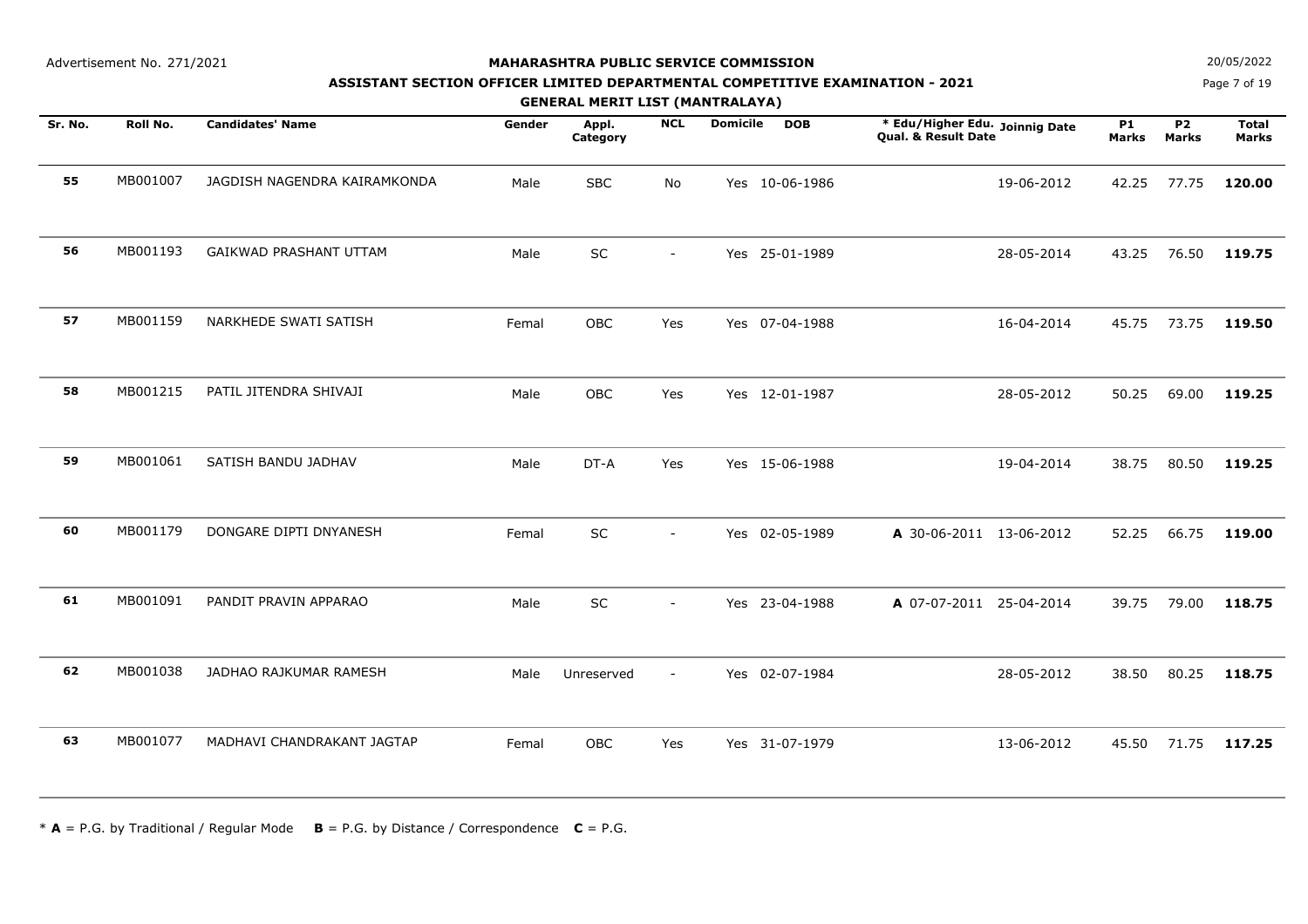#### **MAHARASHTRA PUBLIC SERVICE COMMISSION**

# **ASSISTANT SECTION OFFICER LIMITED DEPARTMENTAL COMPETITIVE EXAMINATION - 2021**

**GENERAL MERIT LIST (MANTRALAYA)**

**N**  $20/05/2022$ 

Page 8 of 19

| Sr. No. | Roll No. | <b>Candidates' Name</b>   | Gender | Appl.      | <b>NCL</b>               | <b>Domicile</b> | <b>DOB</b>     | * Edu/Higher Edu. Joinnig Date |            | <b>P1</b>    | <b>P2</b>    | <b>Total</b> |
|---------|----------|---------------------------|--------|------------|--------------------------|-----------------|----------------|--------------------------------|------------|--------------|--------------|--------------|
|         |          |                           |        | Category   |                          |                 |                | Qual. & Result Date            |            | <b>Marks</b> | <b>Marks</b> | <b>Marks</b> |
| 64      | MB001042 | Chavan Shekhar Suresh     | Male   | DT-A       | Yes                      |                 | Yes 30-07-1988 |                                | 28-05-2012 | 41.00        | 75.25        | 116.25       |
| 65      | MB001154 | PARALKAR ROHIT RAJENDRA   | Male   | Unreserved | $\sim$                   |                 | Yes 18-03-1985 | B 02-07-2015 16-06-2014        |            | 41.75        | 74.25        | 116.00       |
| 66      | MB001175 | FIROJ BALU MULANI         | Male   | OBC        | Yes                      |                 | Yes 27-11-1980 |                                | 01-06-2012 | 49.00        | 66.50        | 115.50       |
| 67      | MB001006 | BHANSHI BHARATI RAMDAS    | Femal  | <b>ST</b>  | $\sim$                   |                 | Yes 04-05-1991 | B 16-07-2014 06-05-2014        |            | 38.25        | 77.00        | 115.25       |
| 68      | MB001017 | KATARE PRANALI MOTIRAM    | Femal  | SC         | $\sim$                   |                 | Yes 21-12-1986 |                                | 29-04-2014 | 44.00        | 71.25        | 115.25       |
| 69      | MB001133 | MORE SATISH SURESH        | Male   | Unreserved | $\overline{\phantom{a}}$ |                 | Yes 01-11-1988 |                                | 28-04-2014 | 36.00        | 79.00        | 115.00       |
| 70      | MB001165 | NARESH NARSIMLU BYAGALWAR | Male   | <b>ST</b>  | $\sim$                   |                 | Yes 13-06-1989 |                                | 25-04-2014 | 34.25        | 80.25        | 114.50       |
| 71      | MB001192 | MEGHABAI ROHIDAS SHINDE   | Femal  | Unreserved | <b>No</b>                |                 | Yes 17-12-1985 | <b>B</b> 12-08-2011 19-03-2013 |            | 42.75        | 71.50        | 114.25       |
| 72      | MB001018 | KALSE VISHAL RAMESH       | Male   | $NT-B$     | Yes                      |                 | Yes 02-09-1988 |                                | 25-04-2014 | 40.25        | 74.00        | 114.25       |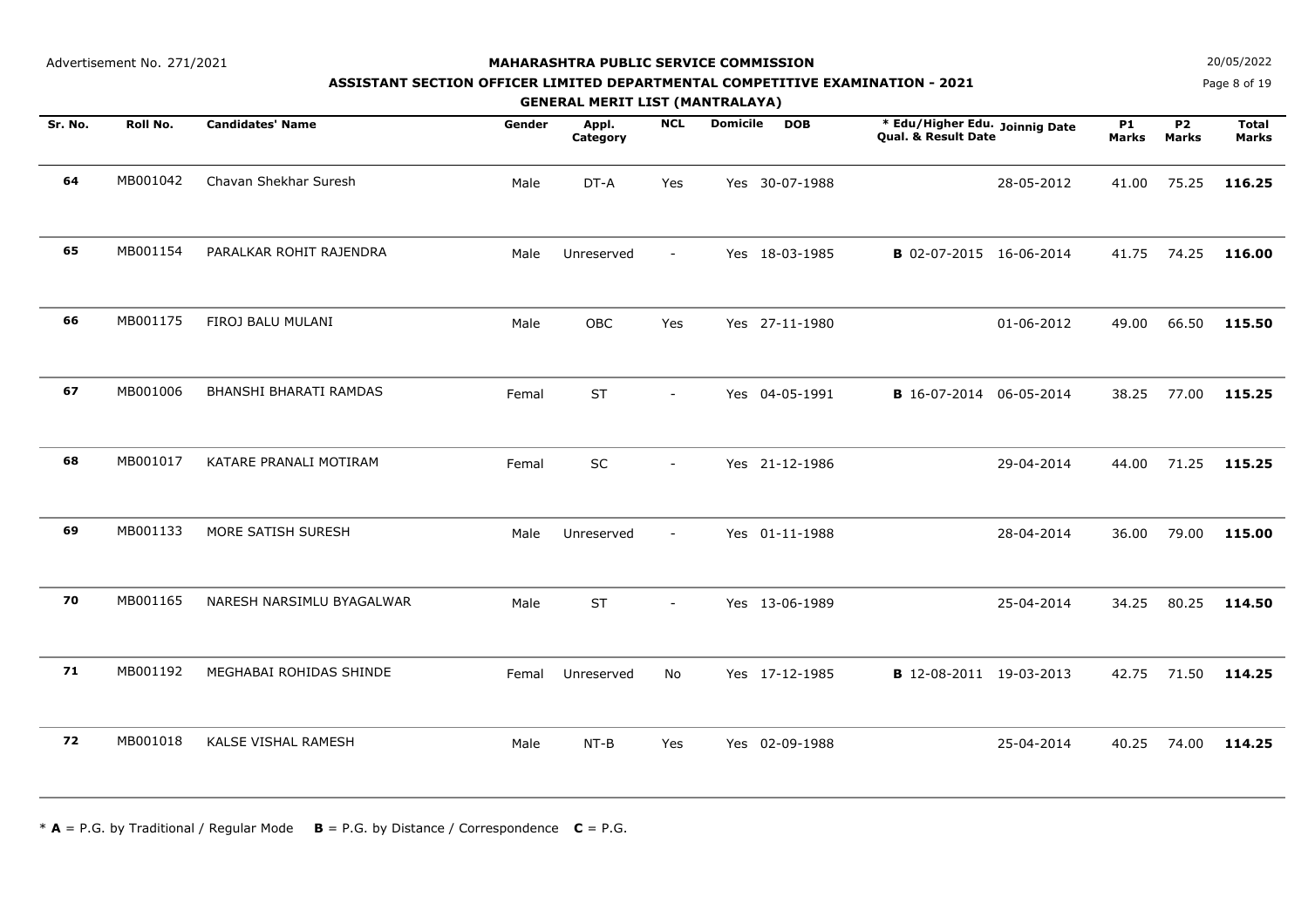#### **MAHARASHTRA PUBLIC SERVICE COMMISSION**

# **ASSISTANT SECTION OFFICER LIMITED DEPARTMENTAL COMPETITIVE EXAMINATION - 2021**

**GENERAL MERIT LIST (MANTRALAYA)**

Page 9 of 19**N**  $20/05/2022$ 

| Sr. No. | Roll No. | <b>Candidates' Name</b>     | Gender | Appl.<br>Category | <b>NCL</b>               | <b>Domicile</b> | <b>DOB</b>     | * Edu/Higher Edu. Joinnig Date<br><b>Qual. &amp; Result Date</b> | <b>P1</b><br><b>Marks</b> | P <sub>2</sub><br><b>Marks</b> | <b>Total</b><br>Marks |
|---------|----------|-----------------------------|--------|-------------------|--------------------------|-----------------|----------------|------------------------------------------------------------------|---------------------------|--------------------------------|-----------------------|
| 73      | MB001147 | DHANANJAY SHIVAJI KHANDEKAR | Male   | $NT-C$            | No                       |                 | Yes 30-10-1982 | 28-05-2012                                                       | 46.00                     | 67.75                          | 113.75                |
| 74      | MB001072 | PRASHANT NARAYAN KANGUDE    | Male   | Unreserved        | $\overline{\phantom{a}}$ |                 | Yes 26-11-1990 | B 12-02-2021 16-04-2014                                          | 39.00                     | 74.00                          | 113.00                |
| 75      | MB001044 | bhawari rupali sahadu       | Femal  | <b>ST</b>         | $\overline{\phantom{a}}$ |                 | Yes 22-04-1991 | 03-05-2014                                                       | 35.50                     | 76.50                          | 112.00                |
| 76      | MB001172 | YADAV OMPRAKASH LAKHANLAL   | Male   | NT-C              | Yes                      |                 | Yes 31-07-1986 | 26-05-2014                                                       | 36.50                     | 75.25                          | 111.75                |
| 77      | MB001103 | More Sushil Suresh          | Male   | SC                | $\blacksquare$           |                 | Yes 10-07-1989 | 26-06-2012                                                       | 39.75                     | 71.50                          | 111.25                |
| 78      | MB001041 | FATAK SHITAL PRAKASH        | Femal  | Unreserved        | No                       |                 | Yes 20-05-1986 | 23-04-2014                                                       | 41.00                     | 70.25                          | 111.25                |
| 79      | MB001022 | LAHANE RAMRAO RAOSAHEB      | Male   | NT-D              | Yes                      |                 | Yes 15-02-1986 | A 24-06-2010 05-05-2014                                          | 29.25                     | 81.50                          | 110.75                |
| 80      | MB001076 | BOKADE SAVITA NAMDEV        | Femal  | Unreserved        | Yes                      |                 | Yes 14-12-1988 | 21-05-2014                                                       | 36.75                     | 74.00                          | 110.75                |
| 81      | MB001102 | GOPAL GAJANANRAO LOKHANDE   | Male   | Unreserved        | $\overline{\phantom{a}}$ |                 | Yes 12-01-1984 | 07-06-2012                                                       | 46.50                     | 64.00                          | 110.50                |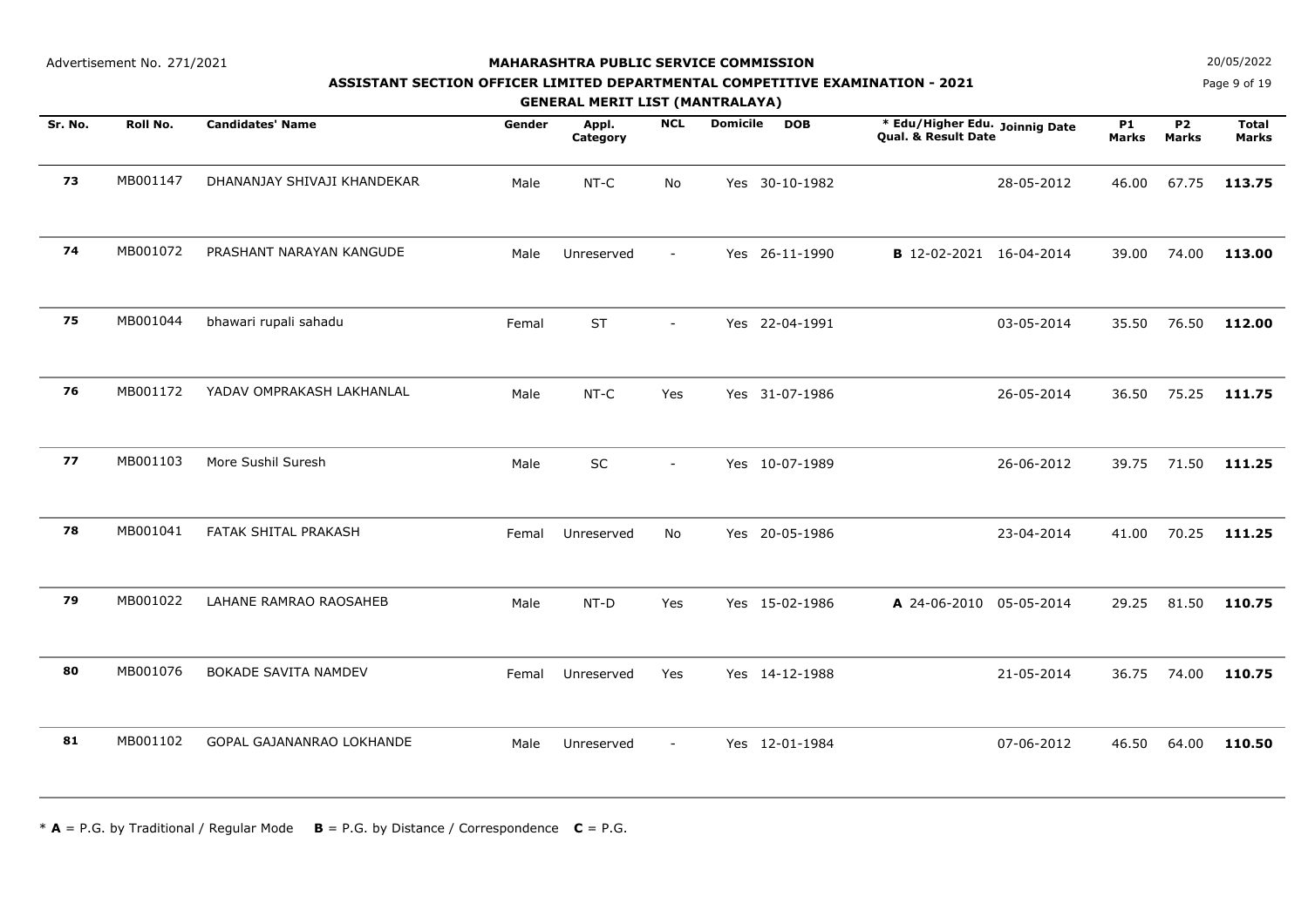#### **MAHARASHTRA PUBLIC SERVICE COMMISSION**

**ASSISTANT SECTION OFFICER LIMITED DEPARTMENTAL COMPETITIVE EXAMINATION - 2021**

**GENERAL MERIT LIST (MANTRALAYA)**

**N**  $20/05/2022$ 

Page 10 of 19

|         |          |                                  |        | GENEKAL MEKLI LISI (MANIKALATA) |                          |                 |                |                                                                  |                    |                           |                              |
|---------|----------|----------------------------------|--------|---------------------------------|--------------------------|-----------------|----------------|------------------------------------------------------------------|--------------------|---------------------------|------------------------------|
| Sr. No. | Roll No. | <b>Candidates' Name</b>          | Gender | Appl.<br>Category               | <b>NCL</b>               | <b>Domicile</b> | <b>DOB</b>     | * Edu/Higher Edu. Joinnig Date<br><b>Qual. &amp; Result Date</b> | <b>P1</b><br>Marks | <b>P2</b><br><b>Marks</b> | <b>Total</b><br><b>Marks</b> |
| 82      | MB001071 | BENDKOLI SACHIN HIRAMAN          | Male   | <b>ST</b>                       |                          |                 | Yes 20-03-1991 | 30-05-2014                                                       | 44.75              | 65.75                     | 110.50                       |
| 83      | MB001062 | BENDKULE ARUN HIRAMAN            | Male   | <b>ST</b>                       | $\sim$                   |                 | Yes 07-07-1988 | 04-06-2012                                                       | 33.50              | 75.25                     | 108.75                       |
| 84      | MB001189 | MUNDE SWAPNALI CHINTAMAN SUMITRA | Femal  | NT-D                            | Yes                      |                 | Yes 24-09-1988 | C 19-08-2015 23-04-2014                                          | 38.50              | 70.00                     | 108.50                       |
| 85      | MB001168 | TIBILE MADHURI DILIP             | Femal  | Unreserved                      | <b>No</b>                |                 | Yes 07-01-1990 | 28-05-2014                                                       | 40.75              | 67.75                     | 108.50                       |
| 86      | MB001114 | RATHAD GURUNATH JANU             | Male   | <b>ST</b>                       |                          |                 | Yes 17-10-1985 | 21-04-2014                                                       | 41.50              | 66.50                     | 108.00                       |
| 87      | MB001053 | SONTAKKE DHAMMANAND DNYANESHWAR  | Male   | $\sf SC$                        | $\sim$                   |                 | Yes 30-03-1984 | 09-05-2014                                                       | 39.75              | 68.00                     | 107.75                       |
| 88      | MB001220 | MALLESH VITTHAL HALDEKAR         | Male   | $NT-B$                          | No                       |                 | Yes 01-10-1987 | 17-08-2012                                                       | 42.00              | 65.25                     | 107.25                       |
| 89      | MB001195 | Nitin Shriram Sangule            | Male   | Unreserved                      | $\overline{\phantom{a}}$ |                 | Yes 25-12-1990 | 02-05-2014                                                       | 32.50              | 74.00                     | 106.50                       |
| 90      | MB001131 | <b>VHARE SHITAL SHANKAR</b>      | Femal  | Unreserved                      | No                       |                 | Yes 29-06-1989 | 21-04-2014                                                       | 41.75              | 64.50                     | 106.25                       |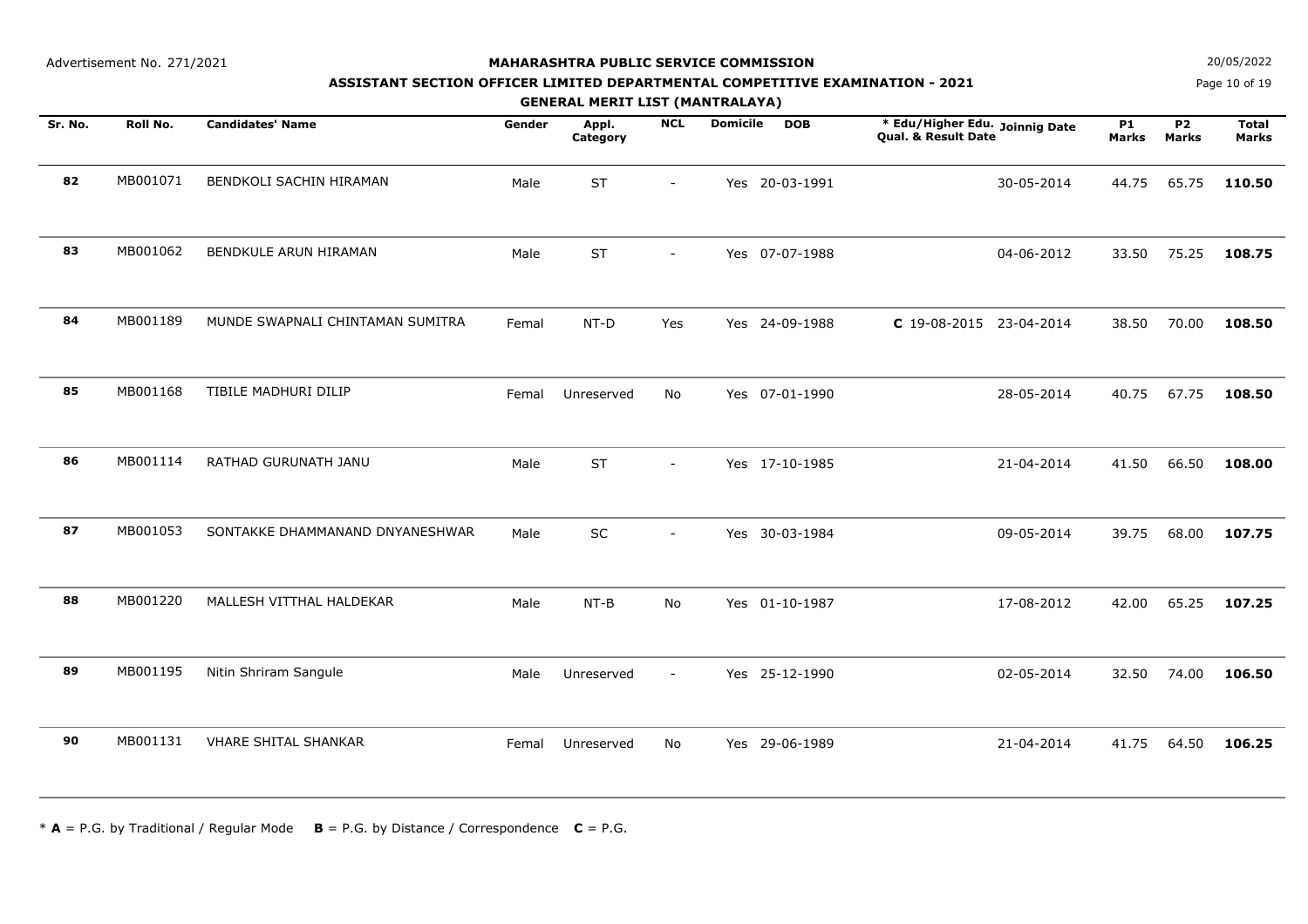#### **MAHARASHTRA PUBLIC SERVICE COMMISSION**

**ASSISTANT SECTION OFFICER LIMITED DEPARTMENTAL COMPETITIVE EXAMINATION - 2021**

**GENERAL MERIT LIST (MANTRALAYA)**

**N**  $20/05/2022$ 

Page 11 of 19

| Sr. No. | Roll No. | <b>Candidates' Name</b>     | Gender | Appl.<br>Category | $\overline{NCL}$         | <b>Domicile</b> | <b>DOB</b>     | * Edu/Higher Edu. Joinnig Date<br>Qual. & Result Date | <b>P1</b><br>Marks | <b>P2</b><br><b>Marks</b> | <b>Total</b><br><b>Marks</b> |
|---------|----------|-----------------------------|--------|-------------------|--------------------------|-----------------|----------------|-------------------------------------------------------|--------------------|---------------------------|------------------------------|
| 91      | MB001230 | BIRADAR VIDYASAGAR SHIVRAJ  | Male   | Unreserved        |                          |                 | Yes 12-05-1987 | 30-04-2014                                            | 45.25              | 60.75                     | 106.00                       |
| 92      | MB001054 | CHINDARKAR SWAPNA SUNIL     | Femal  | OBC               | No                       |                 | Yes 01-11-1989 | 27-05-2014                                            | 30.75              | 74.75                     | 105.50                       |
| 93      | MB001136 | Dipak Sadashiv Dalave       | Male   | OBC               | Yes                      |                 | Yes 20-08-1982 | 04-06-2012                                            | 47.50              | 57.75                     | 105.25                       |
| 94      | MB001110 | lohar vijay eknath          | Male   | $NT-B$            | Yes                      |                 | Yes 10-10-1979 | 12-06-2012                                            | 36.50              | 68.25                     | 104.75                       |
| 95      | MB001164 | Mahadev Muktaram Bhatlondhe | Male   | Unreserved        | $\overline{\phantom{a}}$ |                 | Yes 02-02-1986 | 04-06-2012                                            | 29.75              | 74.50                     | 104.25                       |
| 96      | MB001231 | DESHMUKH SACHIN DNYANBARAO  | Male   | Unreserved        | $\sim$                   |                 | Yes 10-01-1990 | 13-07-2012                                            | 36.50              | 67.75                     | 104.25                       |
| 97      | MB001090 | JONDHALE VISHAL NAMDEO      | Male   | <b>SC</b>         | $\sim$                   |                 | Yes 11-01-1985 | 19-04-2014                                            | 36.50              | 67.00                     | 103.50                       |
| 98      | MB001116 | BACHHAV KAMINI DHARMA       | Femal  | OBC               | Yes                      |                 | Yes 02-04-1990 | A 26-07-2013<br>09-06-2014                            | 43.50              | 59.00                     | 102.50                       |
| 99      | MB001035 | NALAWADE RACHANA PRADEEP    | Femal  | Unreserved        | No                       |                 | Yes 10-05-1992 | A 14-08-2015 04-06-2014                               | 33.75              | 68.75                     | 102.50                       |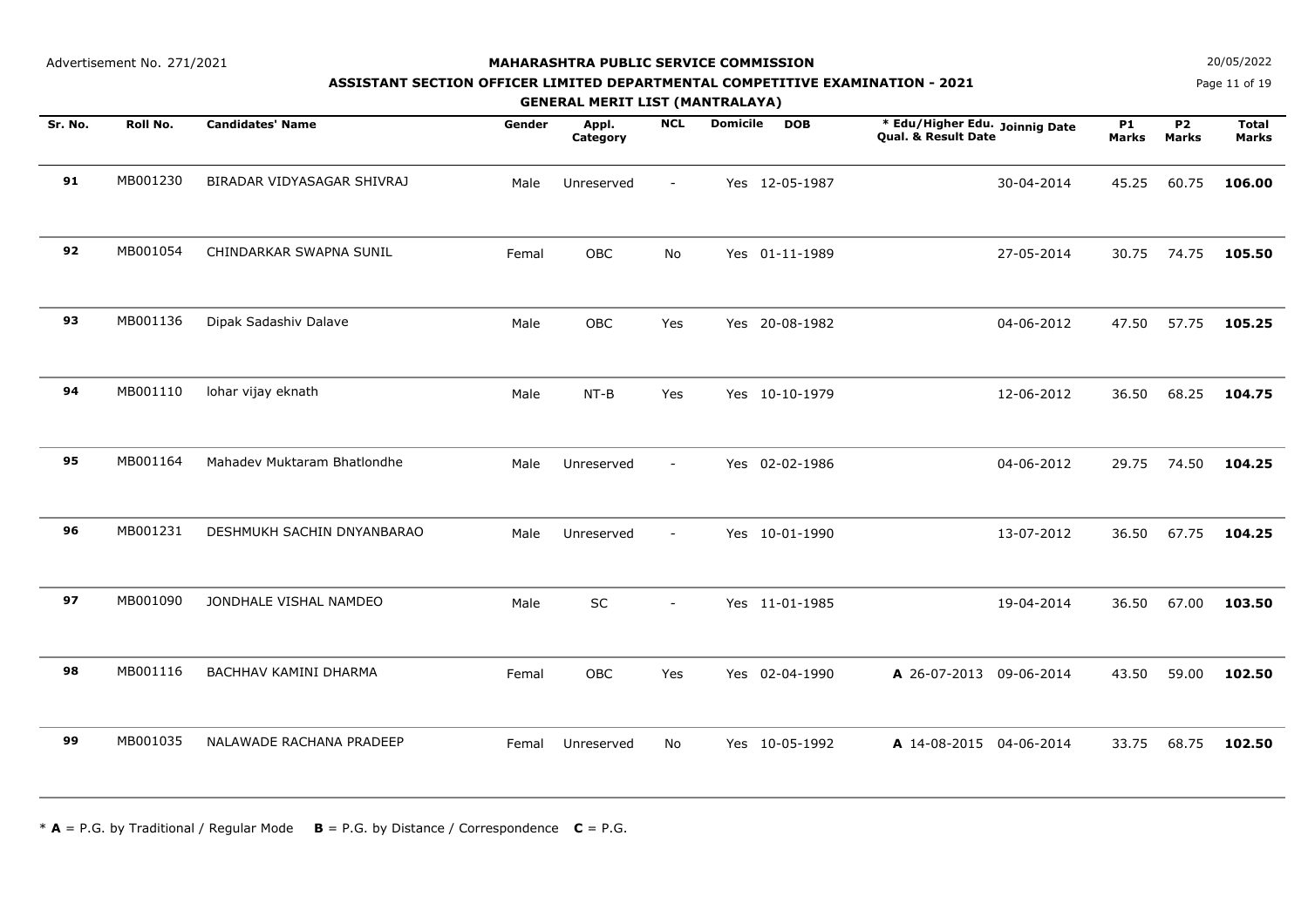#### **MAHARASHTRA PUBLIC SERVICE COMMISSION**

# **ASSISTANT SECTION OFFICER LIMITED DEPARTMENTAL COMPETITIVE EXAMINATION - 2021**

**GENERAL MERIT LIST (MANTRALAYA)**

**N**  $20/05/2022$ 

Page 12 of 19

| . .<br>TERAL PERTI LIST (PRITIRALATA) |          |                             |        |                   |                |                 |                |                                                       |                    |                           |                              |
|---------------------------------------|----------|-----------------------------|--------|-------------------|----------------|-----------------|----------------|-------------------------------------------------------|--------------------|---------------------------|------------------------------|
| Sr. No.                               | Roll No. | <b>Candidates' Name</b>     | Gender | Appl.<br>Category | <b>NCL</b>     | <b>Domicile</b> | <b>DOB</b>     | * Edu/Higher Edu. Joinnig Date<br>Qual. & Result Date | <b>P1</b><br>Marks | <b>P2</b><br><b>Marks</b> | <b>Total</b><br><b>Marks</b> |
| 100                                   | MB001083 | VINOD HANMANT LIGADE        | Male   | Unreserved        | $\sim$         |                 | Yes 20-04-1985 | 05-07-2011                                            | 30.75              | 71.50                     | 102.25                       |
| 101                                   | MB001157 | <b>BARGAJE AMIT VASUDEO</b> | Male   | NT-D              | Yes            |                 | Yes 11-07-1986 | 29-04-2014                                            | 35.25              | 66.75                     | 102.00                       |
| 102                                   | MB001107 | PALANDE VAIBHAV JAGDISH     | Male   | Unreserved        | $\sim$         |                 | Yes 11-08-1985 | 05-04-2013                                            | 32.00              | 69.50                     | 101.50                       |
| 103                                   | MB001056 | <b>VIRKAR KUNAL SUNIL</b>   | Male   | Unreserved        | $\sim$         |                 | Yes 15-07-1985 | 21-05-2014                                            | 29.75              | 70.75                     | 100.50                       |
| 104                                   | MB001094 | Kadarkar Jyoti Prakash      | Femal  | <b>OBC</b>        | No             |                 | Yes 23-07-1989 | 22-05-2012                                            | 31.75              | 67.75                     | 99.50                        |
| 105                                   | MB001005 | Tanveer Rajak Mujawar       | Male   | Unreserved        | $\blacksquare$ |                 | Yes 02-07-1976 | 16-11-2011                                            | 21.50              | 77.50                     | 99.00                        |
| 106                                   | MB001069 | GAIKWAD SURAJ MADHUKAR      | Male   | SC                | $\sim$         |                 | Yes 21-04-1976 | 09-06-2014                                            | 32.50              | 66.50                     | 99.00                        |
| 107                                   | MB001191 | Nitin Birjulal Mude         | Male   | DT-A              | Yes            |                 | Yes 08-03-1988 | 19-04-2014                                            | 27.75              | 71.00                     | 98.75                        |
| 108                                   | MB001030 | GAWALI SUNIL JANARDAN       | Male   | <b>ST</b>         | $\sim$         |                 | Yes 08-06-1992 | 02-05-2014                                            | 35.75              | 63.00                     | 98.75                        |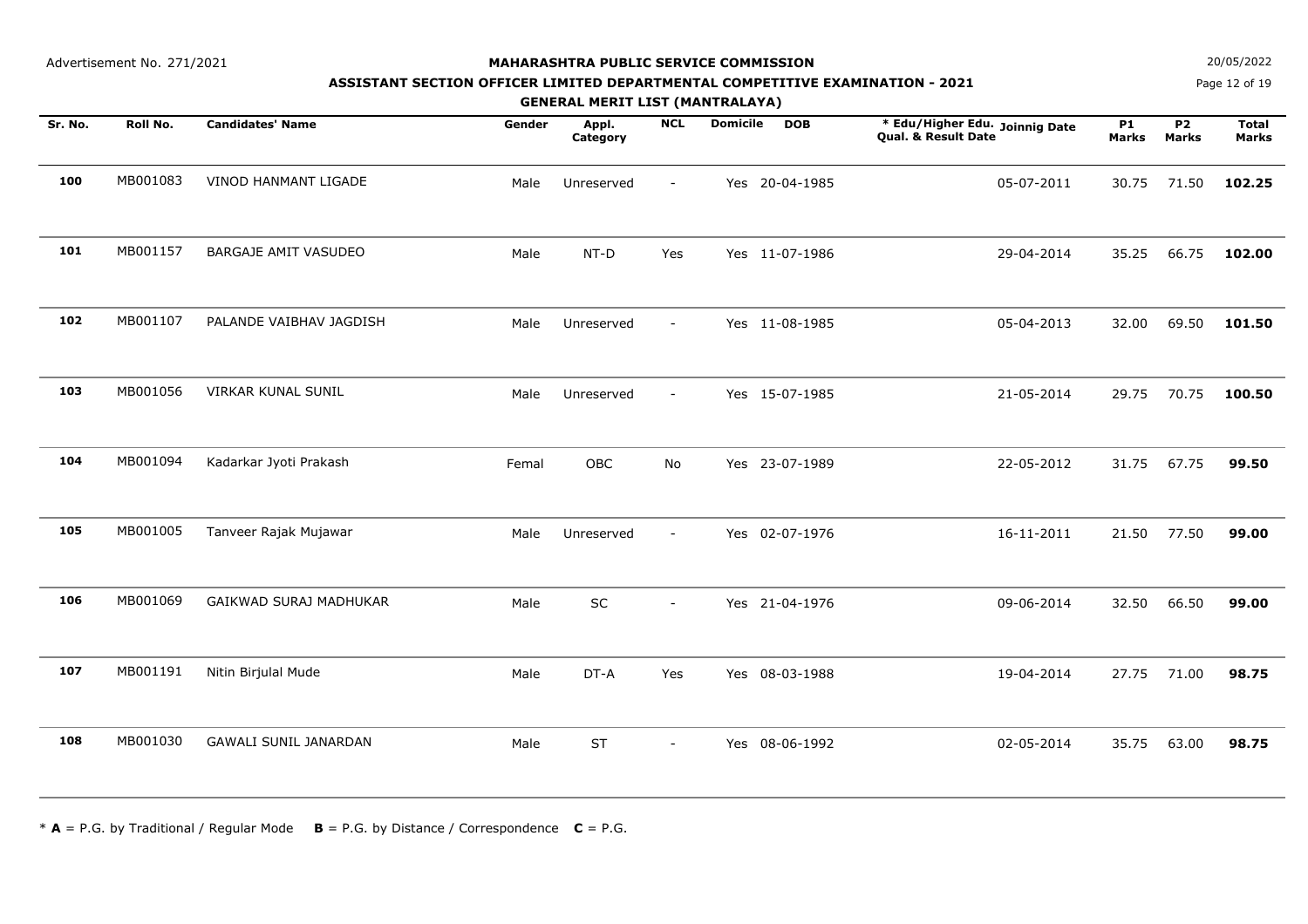#### **MAHARASHTRA PUBLIC SERVICE COMMISSION**

# **ASSISTANT SECTION OFFICER LIMITED DEPARTMENTAL COMPETITIVE EXAMINATION - 2021**

**GENERAL MERIT LIST (MANTRALAYA)**

Page 13 of 19**N**  $20/05/2022$ 

| Sr. No. | Roll No. | <b>Candidates' Name</b>    | Gender | Appl.<br>Category | <b>NCL</b>     | <b>Domicile</b> | * Edu/Higher Edu. Joinnig Date<br><b>DOB</b><br>Qual. & Result Date |            | <b>P1</b><br><b>Marks</b> | <b>P2</b><br><b>Marks</b> | <b>Total</b><br><b>Marks</b> |
|---------|----------|----------------------------|--------|-------------------|----------------|-----------------|---------------------------------------------------------------------|------------|---------------------------|---------------------------|------------------------------|
| 109     | MB001137 | THARKAR PREETI JANARDHAN   | Femal  | OBC               | Yes            |                 | Yes 21-05-1990                                                      | 05-05-2014 | 38.50                     | 56.00                     | 94.50                        |
| 110     | MB001210 | <b>Bhoite Anish Ashok</b>  | Male   | Unreserved        | $\sim$         |                 | Yes 26-02-1990                                                      | 05-07-2014 | 29.75                     | 64.75                     | 94.50                        |
| 111     | MB001216 | Shinde Bharat Shivajirao   | Male   | Unreserved        | $\sim$         |                 | Yes 04-06-1980                                                      | 04-06-2012 | 32.50                     | 61.50                     | 94.00                        |
| 112     | MB001167 | Raut Pranita Pundlik       | Femal  | OBC               | Yes            |                 | Yes 30-09-1989                                                      | 22-04-2014 | 37.25                     | 56.50                     | 93.75                        |
| 113     | MB001171 | CHAVAN VAIBHAV VISHNU      | Male   | Unreserved        | $\blacksquare$ |                 | Yes 12-09-1987                                                      | 28-05-2014 | 28.50                     | 65.25                     | 93.75                        |
| 114     | MB001203 | CHAVAN SONAL RAMDAS        | Femal  | DT-A              | Yes            |                 | Yes 28-11-1988                                                      | 12-06-2012 | 37.00                     | 55.25                     | 92.25                        |
| 115     | MB001015 | MANISHA SUNIL MUNGEKAR     | Femal  | Unreserved        | <b>No</b>      |                 | Yes 07-01-1983                                                      | 29-04-2014 | 33.25                     | 57.75                     | 91.00                        |
| 116     | MB001034 | <b>IDEKAR NITIN ISHWAR</b> | Male   | Unreserved        | $\sim$         |                 | Yes 18-02-1989                                                      | 28-04-2014 | 24.25                     | 66.50                     | 90.75                        |
| 117     | MB001174 | NAIK ROHAN RAVINDRA        | Male   | OBC               | No             |                 | Yes 09-04-1987                                                      | 19-03-2013 | 22.25                     | 68.00                     | 90.25                        |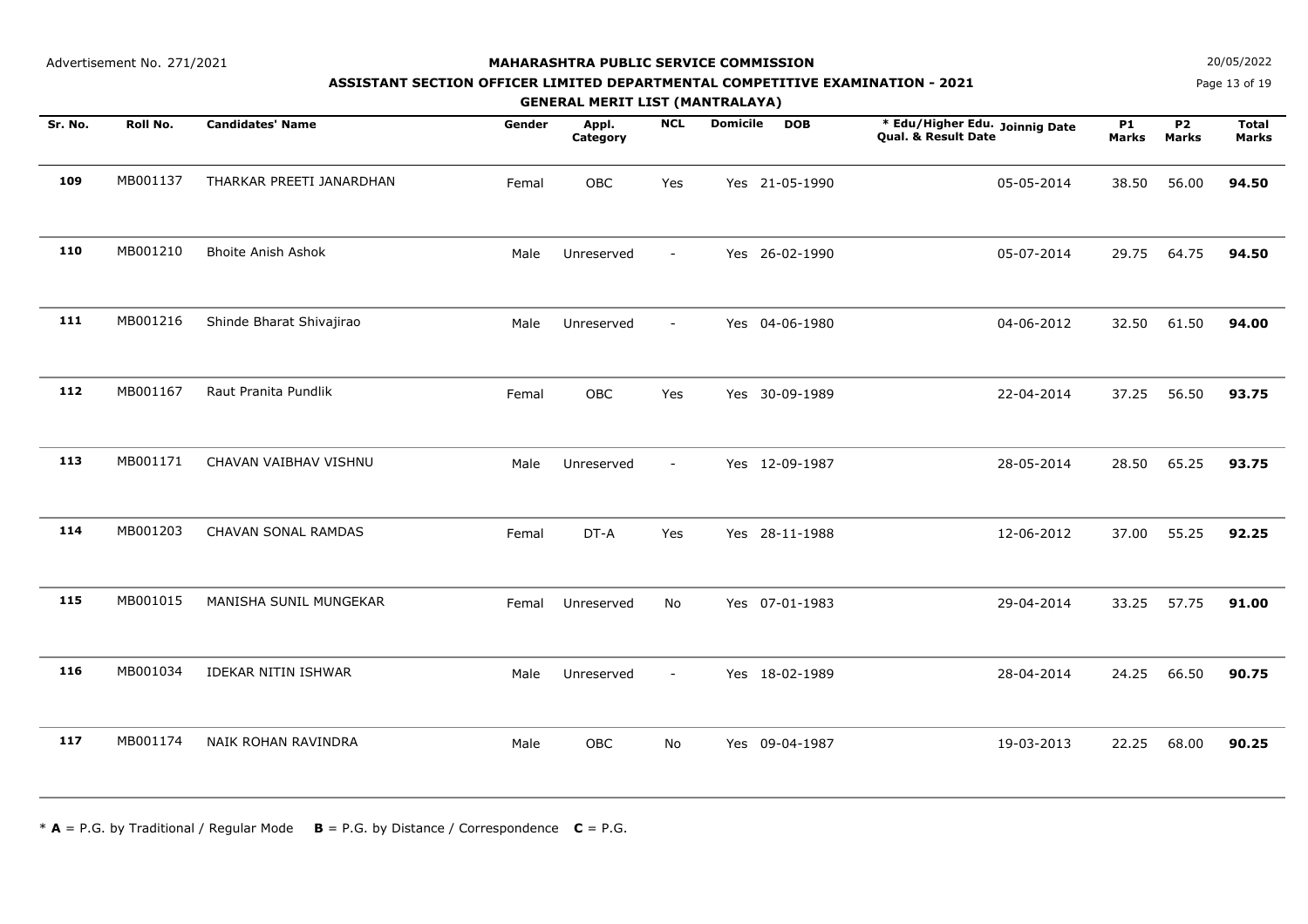### **ASSISTANT SECTION OFFICER LIMITED DEPARTMENTAL COMPETITIVE EXAMINATION - 2021**

**GENERAL MERIT LIST (MANTRALAYA)**

**N**  $20/05/2022$ 

Page 14 of 19

| GENENAE MENIT EIST (MANTNAEATA) |          |                              |        |                   |                          |                 |                |                                                       |            |                    |                                |                       |
|---------------------------------|----------|------------------------------|--------|-------------------|--------------------------|-----------------|----------------|-------------------------------------------------------|------------|--------------------|--------------------------------|-----------------------|
| Sr. No.                         | Roll No. | <b>Candidates' Name</b>      | Gender | Appl.<br>Category | <b>NCL</b>               | <b>Domicile</b> | <b>DOB</b>     | * Edu/Higher Edu. Joinnig Date<br>Qual. & Result Date |            | <b>P1</b><br>Marks | P <sub>2</sub><br><b>Marks</b> | Total<br><b>Marks</b> |
| 118                             | MB001139 | Trushita Vishwanath Ghorpade | Femal  | Unreserved        | No                       |                 | Yes 19-05-1989 |                                                       | 18-03-2013 | 25.25              | 64.00                          | 89.25                 |
| 119                             | MB001227 | KARVAR SAGAR SUBHASH         | Male   | NT-C              | No                       |                 | Yes 30-05-1991 |                                                       | 13-07-2012 | 32.50              | 56.50                          | 89.00                 |
| 120                             | MB001214 | MAHAJAN NARAYAN GOKUL        | Male   | OBC               | Yes                      |                 | Yes 14-11-1982 | A 06-07-2011 29-05-2012                               |            | 26.75              | 61.75                          | 88.50                 |
| 121                             | MB001060 | Shende Bhawana Krishna       | Femal  | <b>ST</b>         | $\sim$                   |                 | Yes 12-06-1987 |                                                       | 05-05-2014 | 37.00              | 51.50                          | 88.50                 |
| 122                             | MB001065 | NACHANKAR ANKITA ASHOK       | Femal  | <b>SC</b>         | $\blacksquare$           |                 | Yes 03-03-1990 |                                                       | 01-06-2012 | 31.75              | 56.25                          | 88.00                 |
| 123                             | MB001016 | SHINGADE DATTATRAY MANOHAR   | Male   | <b>ST</b>         | $\sim$                   |                 | Yes 04-06-1988 | B 20-07-2010 16-04-2014                               |            | 29.00              | 58.25                          | 87.25                 |
| 124                             | MB001190 | Shrikant Mahadeorao Manjare  | Male   | OBC               | Yes                      |                 | Yes 16-02-1980 |                                                       | 01-06-2012 | 40.25              | 47.00                          | 87.25                 |
| 125                             | MB001177 | Shital Vyankatesh Gharat     | Femal  | <b>ST</b>         | $\overline{\phantom{a}}$ |                 | Yes 13-07-1989 | C 31-08-2021 14-06-2012                               |            | 31.25              | 55.25                          | 86.50                 |
| 126                             | MB001202 | Sushama Suresh Shirsath      | Femal  | <b>SC</b>         | $\sim$                   |                 | Yes 10-11-1989 |                                                       | 25-03-2013 | 28.50              | 57.75                          | 86.25                 |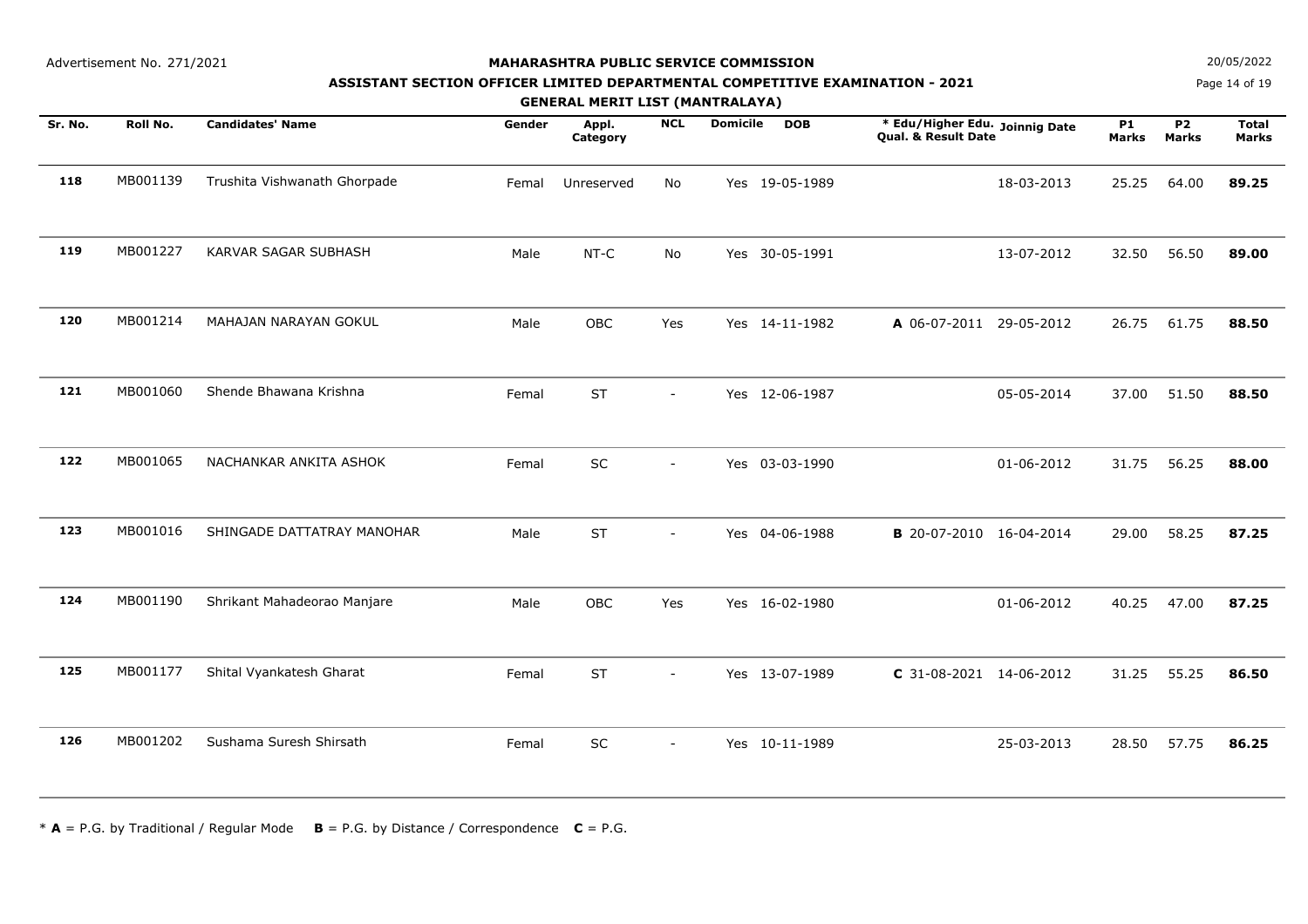### **ASSISTANT SECTION OFFICER LIMITED DEPARTMENTAL COMPETITIVE EXAMINATION - 2021**

**GENERAL MERIT LIST (MANTRALAYA)**

**N**  $20/05/2022$ 

Page 15 of 19

| GENERAL MERIT LIST (MANTRALATA) |          |                                |        |                   |                          |                 |                |                                                       |            |                    |                    |                              |
|---------------------------------|----------|--------------------------------|--------|-------------------|--------------------------|-----------------|----------------|-------------------------------------------------------|------------|--------------------|--------------------|------------------------------|
| Sr. No.                         | Roll No. | <b>Candidates' Name</b>        | Gender | Appl.<br>Category | <b>NCL</b>               | <b>Domicile</b> | <b>DOB</b>     | * Edu/Higher Edu. Joinnig Date<br>Qual. & Result Date |            | <b>P1</b><br>Marks | <b>P2</b><br>Marks | <b>Total</b><br><b>Marks</b> |
| 127                             | MB001087 | Mote Saisanket Dattaram        | Male   | Unreserved        | $\overline{\phantom{a}}$ | Yes             | 25-05-1992     |                                                       | 06-08-2012 | 26.50              | 59.50              | 86.00                        |
| 128                             | MB001135 | Bhushan Vilas Raul             | Male   | Unreserved        | $\overline{\phantom{a}}$ |                 | Yes 20-08-1983 |                                                       | 12-03-2013 | 28.50              | 57.50              | 86.00                        |
| 129                             | MB001067 | PRADIP LAXMAN TAYSHETE         | Male   | OBC               | Yes                      |                 | Yes 01-02-1975 |                                                       | 17-04-2014 | 29.75              | 55.50              | 85.25                        |
| 130                             | MB001219 | MORE ASHWAJIT KISAN            | Male   | SC                | $\sim$                   |                 | Yes 21-08-1987 |                                                       | 25-05-2012 | 21.00              | 64.00              | 85.00                        |
| 131                             | MB001010 | Bhaskar Shamrao Khamkar        | Male   | Unreserved        | $\blacksquare$           |                 | Yes 19-06-1987 |                                                       | 06-06-2014 | 34.25              | 50.25              | 84.50                        |
| 132                             | MB001011 | VARSHA WARALU KASARE           | Femal  | <b>ST</b>         | $\sim$                   |                 | Yes 07-08-1989 | A 01-01-2013 05-05-2014                               |            | 31.75              | 51.50              | 83.25                        |
| 133                             | MB001183 | siddheshwar subhash bhoyarekar | Male   | NT-C              | Yes                      |                 | Yes 14-05-1989 | A 20-06-2012 19-04-2014                               |            | 25.75              | 57.25              | 83.00                        |
| 134                             | MB001113 | <b>GANESH JAYARAM BHERE</b>    | Male   | OBC               | No                       |                 | Yes 20-04-1982 |                                                       | 01-12-2011 | 19.75              | 61.50              | 81.25                        |
| 135                             | MB001184 | <b>GAUTAMI DEU SUTAR</b>       | Femal  | <b>ST</b>         | $\sim$                   |                 | Yes 24-03-1990 |                                                       | 21-04-2014 | 25.25              | 56.00              | 81.25                        |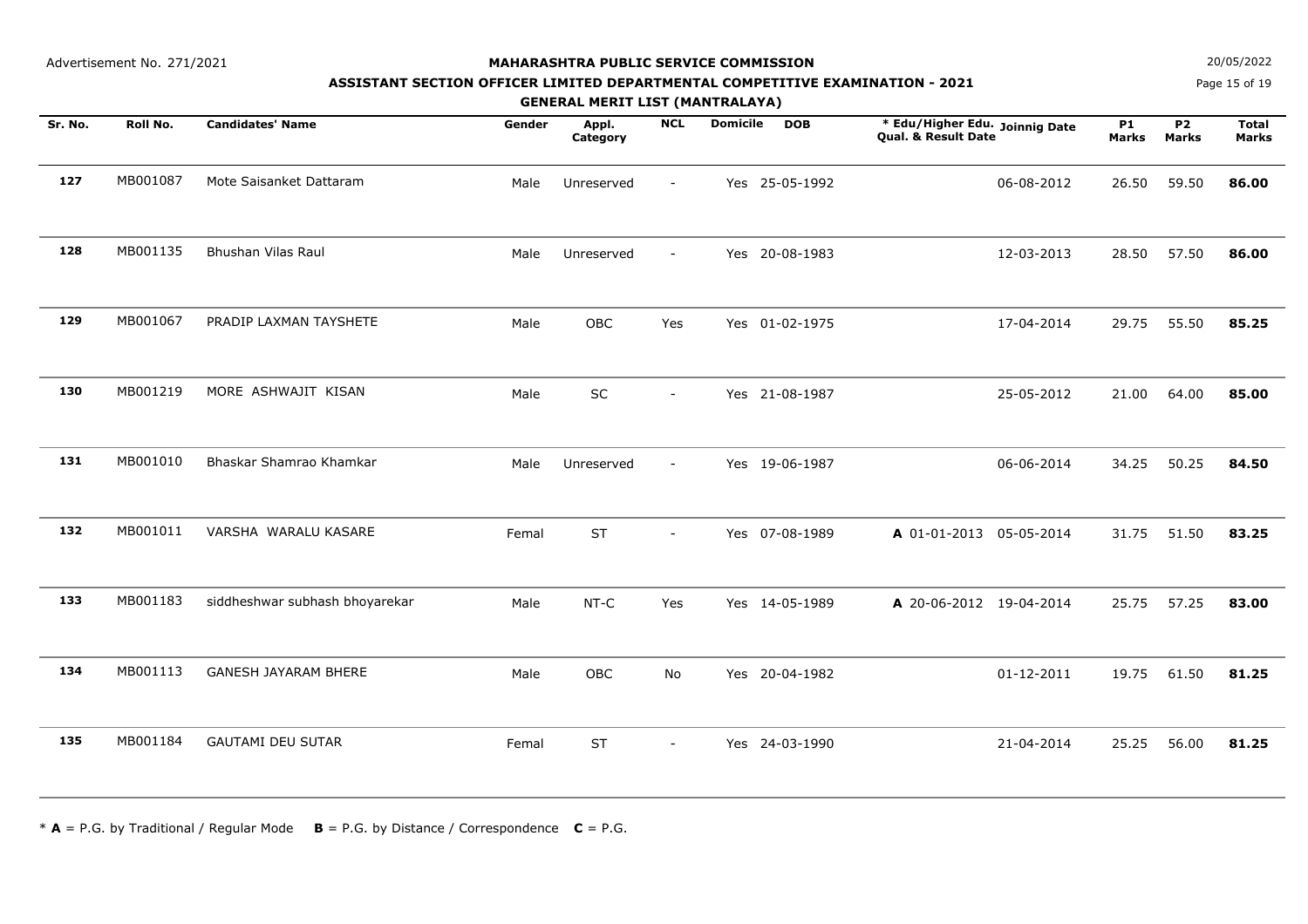#### **MAHARASHTRA PUBLIC SERVICE COMMISSION**

**ASSISTANT SECTION OFFICER LIMITED DEPARTMENTAL COMPETITIVE EXAMINATION - 2021**

**GENERAL MERIT LIST (MANTRALAYA)**

**N**  $20/05/2022$ 

Page 16 of 19

| Sr. No. | Roll No. | <b>Candidates' Name</b>   | Gender | Appl.<br>Category | <b>NCL</b> | <b>Domicile</b> | <b>DOB</b>     | * Edu/Higher Edu. Joinnig Date<br>Qual. & Result Date |            | <b>P1</b><br><b>Marks</b> | <b>P2</b><br><b>Marks</b> | <b>Total</b><br><b>Marks</b> |
|---------|----------|---------------------------|--------|-------------------|------------|-----------------|----------------|-------------------------------------------------------|------------|---------------------------|---------------------------|------------------------------|
|         |          |                           |        |                   |            |                 |                |                                                       |            |                           |                           |                              |
| 136     | MB001066 | BHAWSAR NILESH MOTILAL    | Male   | OBC               | Yes        |                 | Yes 23-03-1978 |                                                       | 03-05-2014 | 19.25                     | 62.00                     | 81.25                        |
|         |          |                           |        |                   |            |                 |                |                                                       |            |                           |                           |                              |
| 137     | MB001169 | Pradip Rambhau Nagdive    | Male   | SC                | $\sim$     |                 | Yes 04-02-1976 |                                                       | 06-04-2011 | 25.50                     | 55.50                     | 81.00                        |
|         |          |                           |        |                   |            |                 |                |                                                       |            |                           |                           |                              |
| 138     | MB001013 | VILAS MARUTI KODAK        | Male   | Unreserved        | $\sim$     |                 | Yes 02-06-1977 | C 20-06-2002 17-04-2014                               |            | 31.50                     | 49.00                     | 80.50                        |
|         |          |                           |        |                   |            |                 |                |                                                       |            |                           |                           |                              |
| 139     | MB001222 | Amol Keshavrao Wagh       | Male   | Unreserved        | $\sim$     |                 | Yes 15-05-1985 |                                                       | 29-05-2012 | 23.25                     | 56.75                     | 80.00                        |
|         |          |                           |        |                   |            |                 |                |                                                       |            |                           |                           |                              |
| 140     | MB001211 | HEMALATA VITTAL RAWATE    | Femal  | Unreserved        | Yes        |                 | Yes 20-07-1982 | A 12-05-2005 11-09-2014                               |            | 23.75                     | 56.00                     | 79.75                        |
|         |          |                           |        |                   |            |                 |                |                                                       |            |                           |                           |                              |
| 141     | MB001170 | Rakesh Sukdeo Suryawanshi | Male   | NT-C              | Yes        |                 | Yes 02-03-1990 |                                                       | 10-09-2012 | 22.50                     | 54.00                     | 76.50                        |
|         |          |                           |        |                   |            |                 |                |                                                       |            |                           |                           |                              |
| 142     | MB001111 | Jayshri Netam             | Femal  | <b>ST</b>         | $\sim$     |                 | Yes 15-04-1985 | <b>B</b> 12-05-2009                                   | 03-05-2014 | 24.25                     | 51.50                     | 75.75                        |
|         |          |                           |        |                   |            |                 |                |                                                       |            |                           |                           |                              |
| 143     | MB001142 | SATISH KISAN BODRE        | Male   | DT-A              | No         |                 | Yes 03-06-1987 |                                                       | 11-06-2014 | 14.75                     | 60.00                     | 74.75                        |
|         |          |                           |        |                   |            |                 |                |                                                       |            |                           |                           |                              |
| 144     | MB001160 | JOSHI KETAN SHANTARAM     | Male   | Unreserved        | $\sim$     |                 | Yes 01-09-1972 |                                                       | 10-07-1995 | 32.75                     | 41.50                     | 74.25                        |
|         |          |                           |        |                   |            |                 |                |                                                       |            |                           |                           |                              |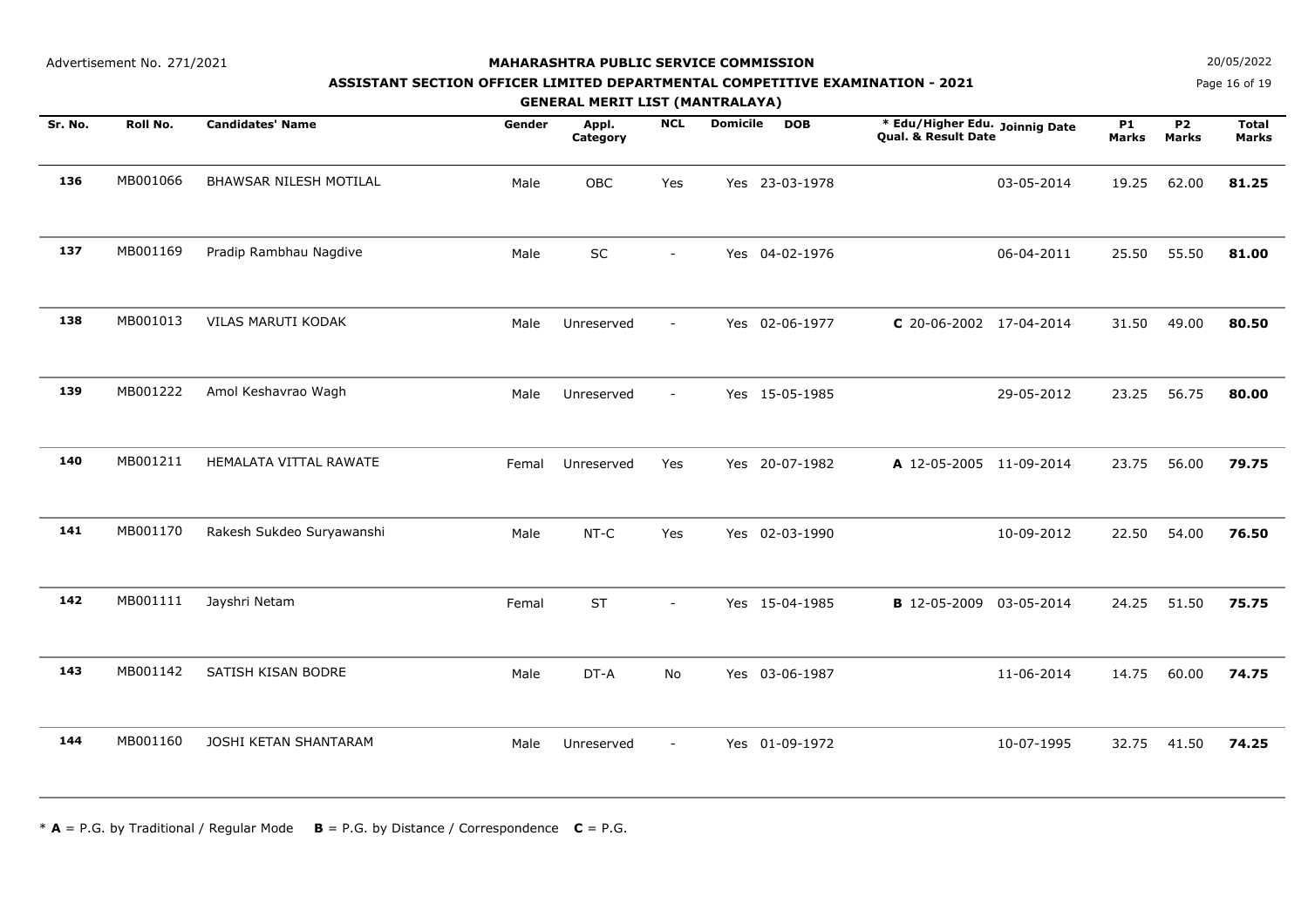#### **MAHARASHTRA PUBLIC SERVICE COMMISSION**

### **ASSISTANT SECTION OFFICER LIMITED DEPARTMENTAL COMPETITIVE EXAMINATION - 2021**

**GENERAL MERIT LIST (MANTRALAYA)**

**N**  $20/05/2022$ 

Page 17 of 19

|         |          |                                    | . .    |                   | שיון וכבם ובר |                 |                |                                                       |                           |                                |                              |
|---------|----------|------------------------------------|--------|-------------------|---------------|-----------------|----------------|-------------------------------------------------------|---------------------------|--------------------------------|------------------------------|
| Sr. No. | Roll No. | <b>Candidates' Name</b>            | Gender | Appl.<br>Category | <b>NCL</b>    | <b>Domicile</b> | <b>DOB</b>     | * Edu/Higher Edu. Joinnig Date<br>Qual. & Result Date | <b>P1</b><br><b>Marks</b> | P <sub>2</sub><br><b>Marks</b> | <b>Total</b><br><b>Marks</b> |
| 145     | MB001045 | AMBAVKAR SUBODH SUBHASH            | Male   | SC                | $\sim$        |                 | Yes 01-02-1988 | 04-06-2014                                            | 26.75                     | 45.50                          | 72.25                        |
| 146     | MB001163 | SONALI YASHWANT SANDHYA KSHIRSAGAR | Femal  | Unreserved        | No            |                 | Yes 14-01-1986 | 26-05-2014                                            | 24.50                     | 46.50                          | 71.00                        |
| 147     | MB001156 | SUKHADA SAMEER SAGVEKAR            | Femal  | OBC               | No            |                 | Yes 15-09-1979 | 06-06-2014                                            | 20.25                     | 50.75                          | 71.00                        |
| 148     | MB001063 | Rajesh Ramesh Takpire              | Male   | SC                | $\sim$        |                 | Yes 17-09-1981 | 24-05-2014                                            | 26.50                     | 44.00                          | 70.50                        |
| 149     | MB001012 | BHUPENDRA MAHENDRA PATEKAR         | Male   | Unreserved        | $\sim$        |                 | Yes 15-06-1980 | 30-11-2011                                            | 19.50                     | 50.75                          | 70.25                        |
| 150     | MB001058 | JADHAV AKSHATA SUDHIR              | Femal  | Unreserved        | No            |                 | Yes 20-07-1987 | 20-03-2013                                            | 22.00                     | 46.50                          | 68.50                        |
| 151     | MB001086 | Pravin Kabu Digole                 | Male   | NT-D              | No            |                 | Yes 30-01-1986 | 18-03-2013                                            | 26.00                     | 41.75                          | 67.75                        |
| 152     | MB001124 | ABHIJIT NAREDNRA VIRKAR            | Male   | NT-C              | No            |                 | Yes 05-02-1995 | 10-07-2013                                            | 8.25                      | 57.25                          | 65.50                        |
| 153     | MB001064 | Anand Kashinath Wade               | Male   | NT-D              | No            |                 | Yes 10-06-1976 | 23-11-2011                                            | 24.00                     | 41.00                          | 65.00                        |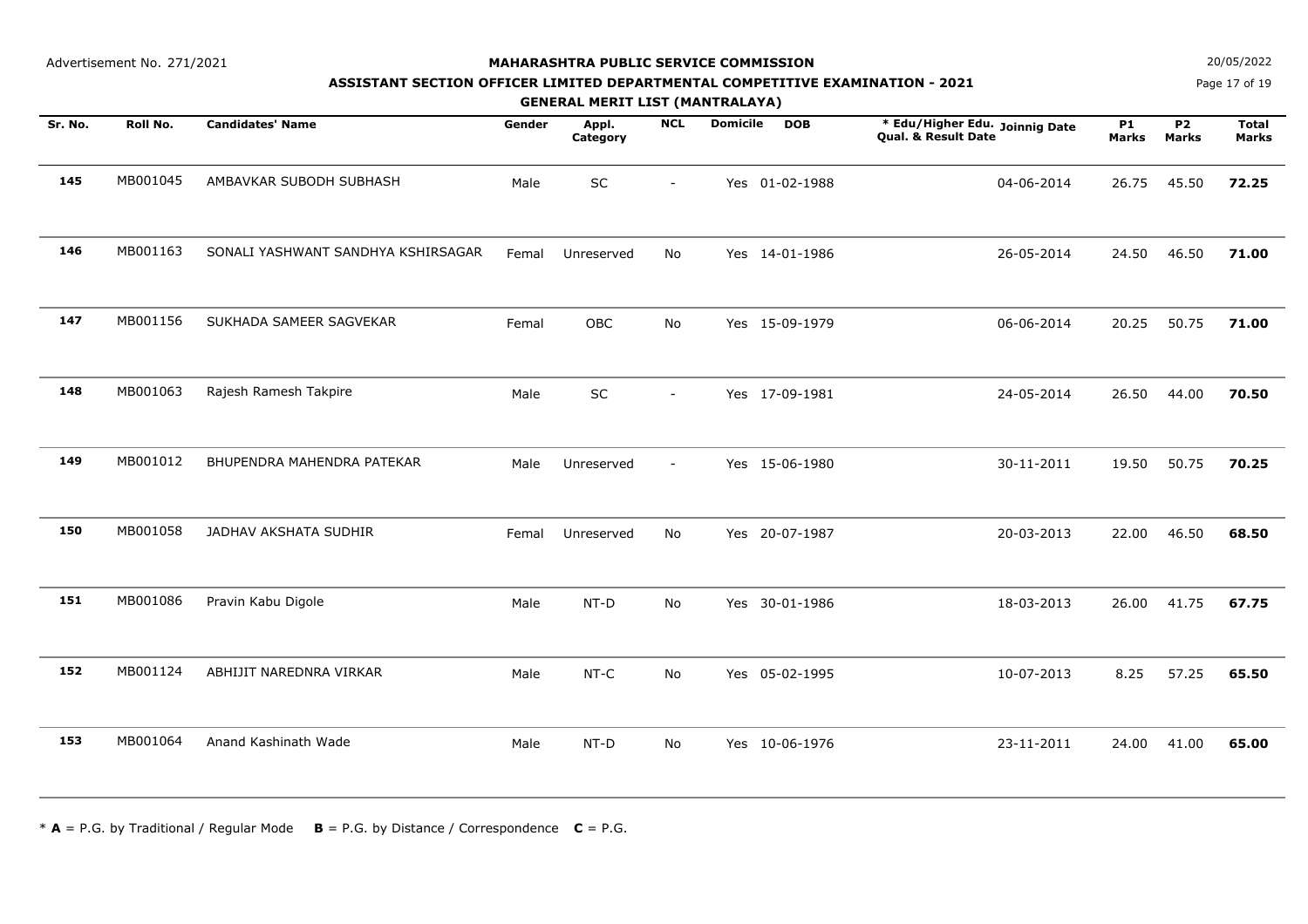#### **MAHARASHTRA PUBLIC SERVICE COMMISSION**

**ASSISTANT SECTION OFFICER LIMITED DEPARTMENTAL COMPETITIVE EXAMINATION - 2021**

**GENERAL MERIT LIST (MANTRALAYA)**

**N**  $20/05/2022$ 

Page 18 of 19

|         | SENERAE MERIT EIST (MANTRAEATA) |                             |        |                   |            |                               |                                                       |                    |                           |                              |  |  |
|---------|---------------------------------|-----------------------------|--------|-------------------|------------|-------------------------------|-------------------------------------------------------|--------------------|---------------------------|------------------------------|--|--|
| Sr. No. | Roll No.                        | <b>Candidates' Name</b>     | Gender | Appl.<br>Category | <b>NCL</b> | <b>Domicile</b><br><b>DOB</b> | * Edu/Higher Edu. Joinnig Date<br>Qual. & Result Date | <b>P1</b><br>Marks | <b>P2</b><br><b>Marks</b> | <b>Total</b><br><b>Marks</b> |  |  |
| 154     | MB001106                        | NAGARKAR UJWALA RAVINDRA    | Femal  | SC                | $\sim$     | Yes 04-07-1986                | $C$ 19-03-2011 14-06-2012                             | 33.00              | 31.25                     | 64.25                        |  |  |
| 155     | MB001025                        | NITIN KRUSHANADEV BAGADE    | Male   | SC                | $\sim$     | Yes 07-07-1977                | 23-11-2011                                            | 22.50              | 41.00                     | 63.50                        |  |  |
| 156     | MB001144                        | RAUT RUPALI AMBADAS         | Femal  | <b>ST</b>         | $\sim$     | Yes 26-08-1984                | 19-04-2014                                            | 33.00              | 30.00                     | 63.00                        |  |  |
| 157     | MB001085                        | ARUN PRALHADRAO DESHMUKH    | Male   | Unreserved        |            | Yes 12-07-1965                | 25-04-2014                                            | 17.75              | 45.25                     | 63.00                        |  |  |
| 158     | MB001112                        | WAGH MANOJ SOMA             | Male   | <b>ST</b>         | $\sim$     | Yes 24-09-1991                | 03-05-2014                                            | 16.75              | 45.75                     | 62.50                        |  |  |
| 159     | MB001178                        | SANTOSH KRISHNA RANPISE     | Male   | <b>SC</b>         | $\sim$     | Yes 31-07-1985                | 18-03-2013                                            | 11.00              | 48.00                     | 59.00                        |  |  |
| 160     | MB001152                        | Swati Jitendra Vora         | Femal  | <b>SC</b>         | $\sim$     | Yes 22-10-1982                | 01-04-2013                                            | 18.50              | 40.50                     | 59.00                        |  |  |
| 161     | MB001051                        | MALAYE ONKAR VITHAL         | Male   | Unreserved        | $\sim$     | Yes 28-05-1985                | 29-05-2014                                            | 17.75              | 40.25                     | 58.00                        |  |  |
| 162     | MB001123                        | MAMTA NARAYANSINGH CHAWAHAN | Femal  | Unreserved        | Yes        | Yes 07-03-1984                | 20-06-2009                                            | 25.25              | 32.25                     | 57.50                        |  |  |